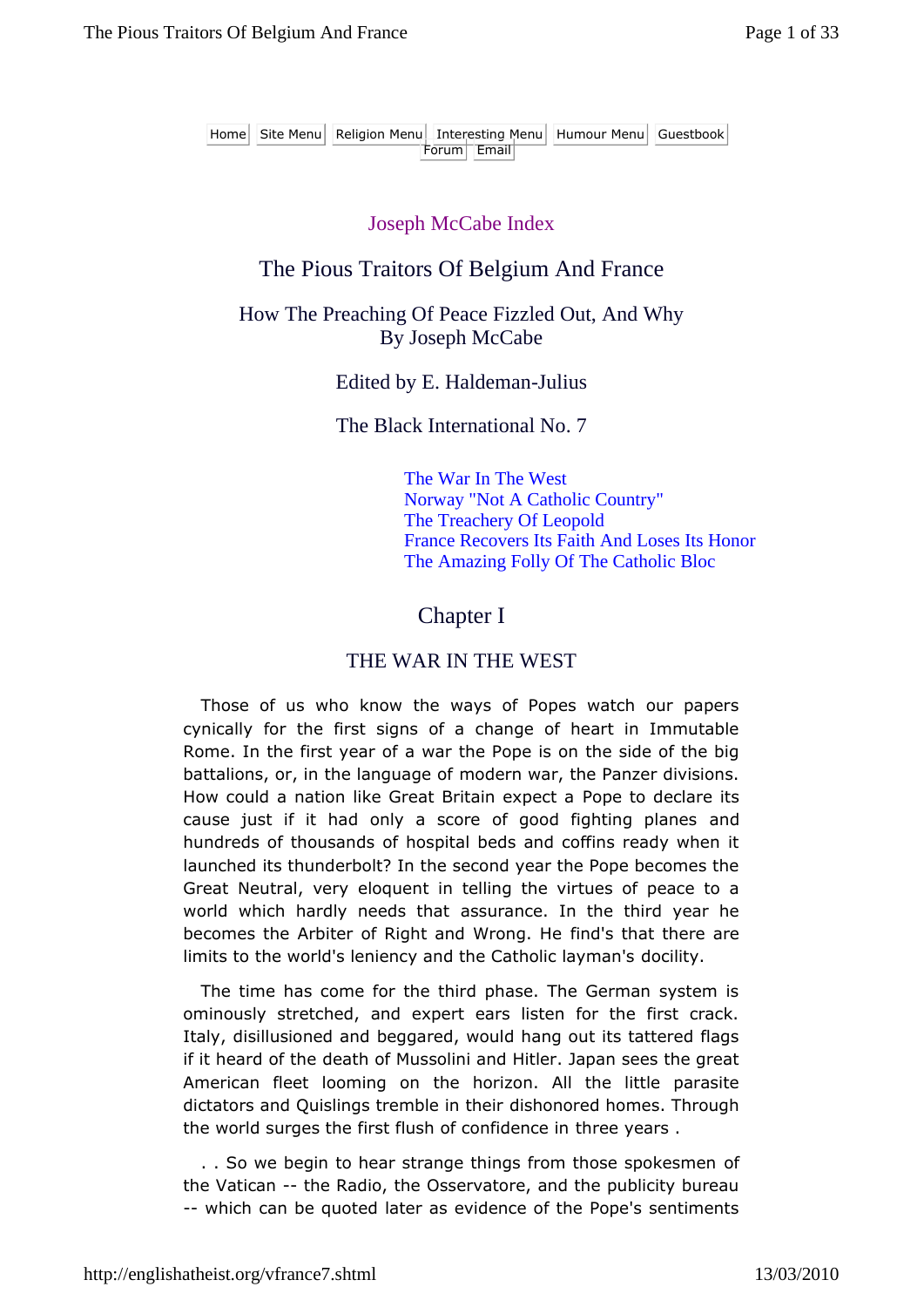or lightly dismisse<sup>r</sup>dunauthorized," as the circumstances require.

The latest to hand reminds in a world which permits Catholics to intrigue in every newspdpeveovfice litical lobby the Pope can command respectful attention for a eccentricity, audacity, or mendacity he cares to perpetrate. C. Taylowhose secret proceedings under cover of his unoffic office the Amepiccalic might find it interesting to investigate, recently spent a week in Lhsboway from the Pope to the President. Under the devout dictation bonglanzoatr many years ago a great Liberal center, has become an import international outpost of the Vatican. Representatives of S Vichy Fran Germany, and the Church breathe its air with lordl freedom. It was, thenotowery surprising that shortly after Mr. Taylor's departure the Londdnthism paragraph, which a British writer welcomed with the remindheeranthyat "good laughs are hard to come by in these days," from its Lis correspondent:

"High ecclesiastical sources tho owlight one tarra Pope's attitude to the war. His Holiness and peinvoaets hepoisclo pown h an important distinction between the Nyaztiemsd  $B$  is munist public discourses have implied the obpotiblosophy that the behind each is fundame $\mathbb{G}$ haistianntibut in private he has repeatedly said that, whereas Nazism is almost entirely inspiration, Communism has in it certain elements of natura evenif utterly perverted, still exist. Bolshevism is in som corruption hef virtues of brotherly -slaveif aned, swehle reas Nazism is a a did eucritrammelled manifestation of hatred and gr

I venture thank that if the reader has not seen that passage before but has read books of this series it leaves him breathless. By comparison the workaiss the intrchbishop of York tried a week later to emulate his Brsoethems in Christ almost rational. He said:

"So far as I undeesstcannochnibesystem of Russia, as it was wher invasion began, I sneethlint gleinort with which a Christian needs quarrel" (London Evenlow op milosofies,

If we had not the Pope's words (allegendi) that dimension the component should call it a luscious example of the kind of thing that b alone are permitted to say. The essential aim and operation Russian conomic system is to share the wealth which the peop of Russia prodwictbout one iota of exploitation of colonies or subject nations, amongsoducers, and with immeasurably stricter justice than could be fower dainy wBhriet reasinelse; and Dr. Temple, who has paid attention to the aentothic of social economic arrangements for thirty years, ought to know it.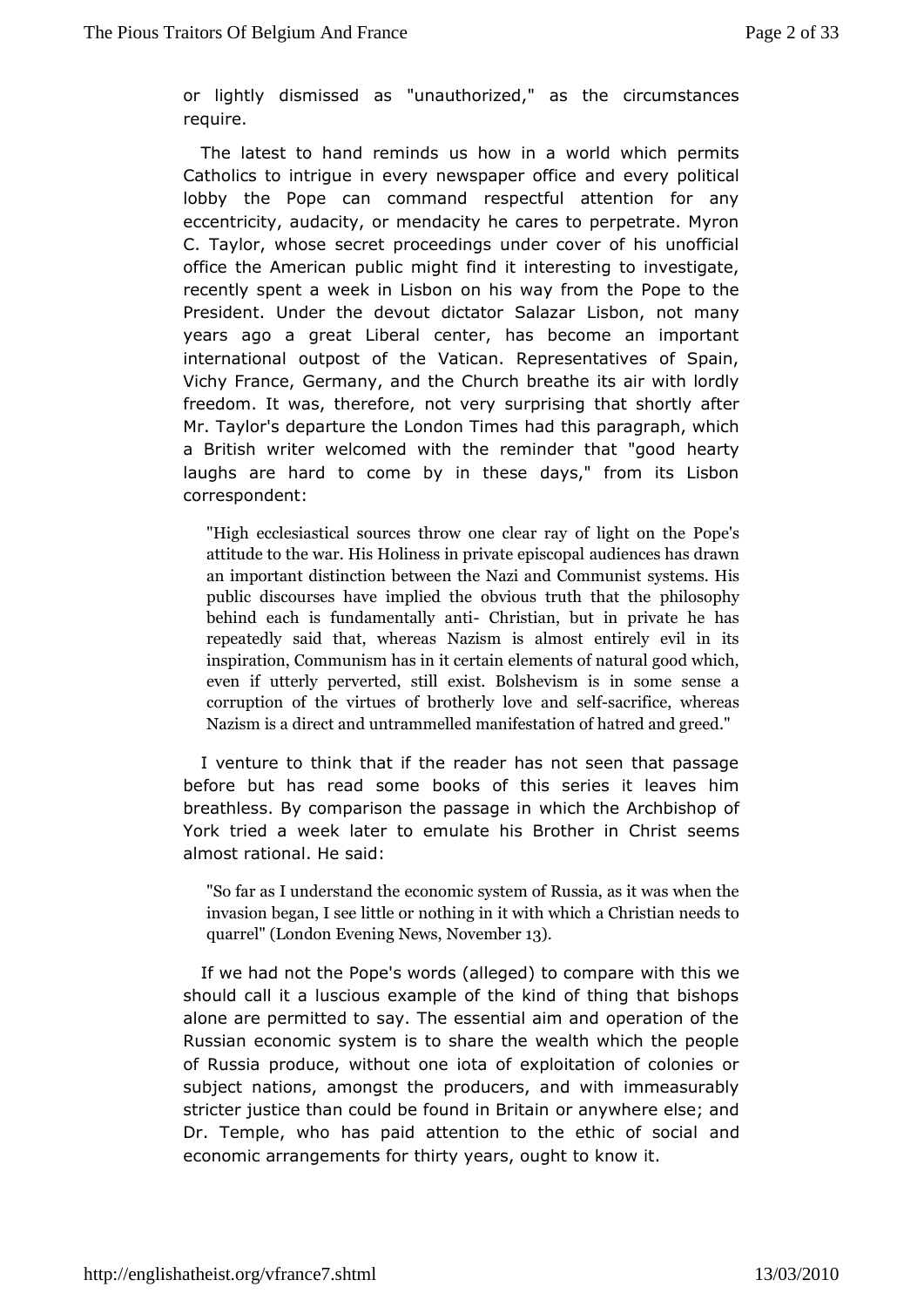But his oldness in suggesting that it is not quite on the Christ level pales bethate of the Pope. For yearBiuPsachealti showered upon the entires Reutes and a prithet that a man in his position is supposed to chomo we hean aive word it is "satanic." The Catholic world was taughetyets  $x$  and its shudder at the word Bolshevism and to regard the Nazis as Teuton Konight whom God had chosen to destroy it. Now we ar asked to believe thait wohuibleic the Pope merely pointed out the "obvious truth" that both sand ECnhosisatrien in private he always acknowledged that Bolshevism wirds aperverted that is to say, virtue without a Cathaonic Momaziism unreservedly corrupt.

I need not point out to my readers ftahlaste.thTsheis language which the Vatican has used about Bolshevism for y muchof which I have quoted, condemned it vitriolically, on  $m<sup>2</sup>$ and social grouansd sdestructive of the social order and of civilization, productive of stiflengand personality. It was almost the only justification of yehaiss' eiggchutrtship of Germany and his silence while the entire Getural Catholic applauded those "victories" of the Nazis, which the Pope is said twave regarded always as successes of greed and hatre that one day they westdoy Bolshevism and so save civilization. That there is no othtoine cwount bryin in which the Pope's alleged id Palace, Charity, and -Juhatvieebeen more cherished and carried out in practice than in Russia showin a booklet on the Vatican's relations to that country.

But there igrawing acknowledgement today that it is the classic land of "brotherl $\beta$   $\phi$   $\phi$   $\phi$   $\alpha$  and  $\phi$  cand  $\alpha$ ." What shall we say of this moral ora $c200,0000,0000$  plowho, when he is supposed to be correcting an earlier estimate ts fitRussia, still on a lower level than Italy, Spain, Portugal, or Brazil?

If wewere to accept this Lisbon report of the Pope's words genuine most or would reflect, with a shrug of the shoulders, that what these encical be siastical authorities say seems to be of no interest to us common folk wsitthple notions of truthfulness and plain speech. On the otherm unsatnutt since we least regard it as a move on the part of the Black Internatior should say that it will make Goebbels look to his laurels. 1917 to1924, while the rest of the world cursed Russia, the Vatican courteForoint 926 to 1941 when Russia emerged from the raw conditions of the civil war and not have framine increasing respect, the Vatican cursed it and called for destruction. Now that Catholic armies unite with the armies "hatred amgdeed" to destroy it the Roman Church puts out tentative suggestions of to a tried ue arly courtship. It is one of a hundred indications given in thtehsael bhoeokBllack International has only o-nteheaime covery or enlargement of its wealth and powed one code of action, the ecclesiastical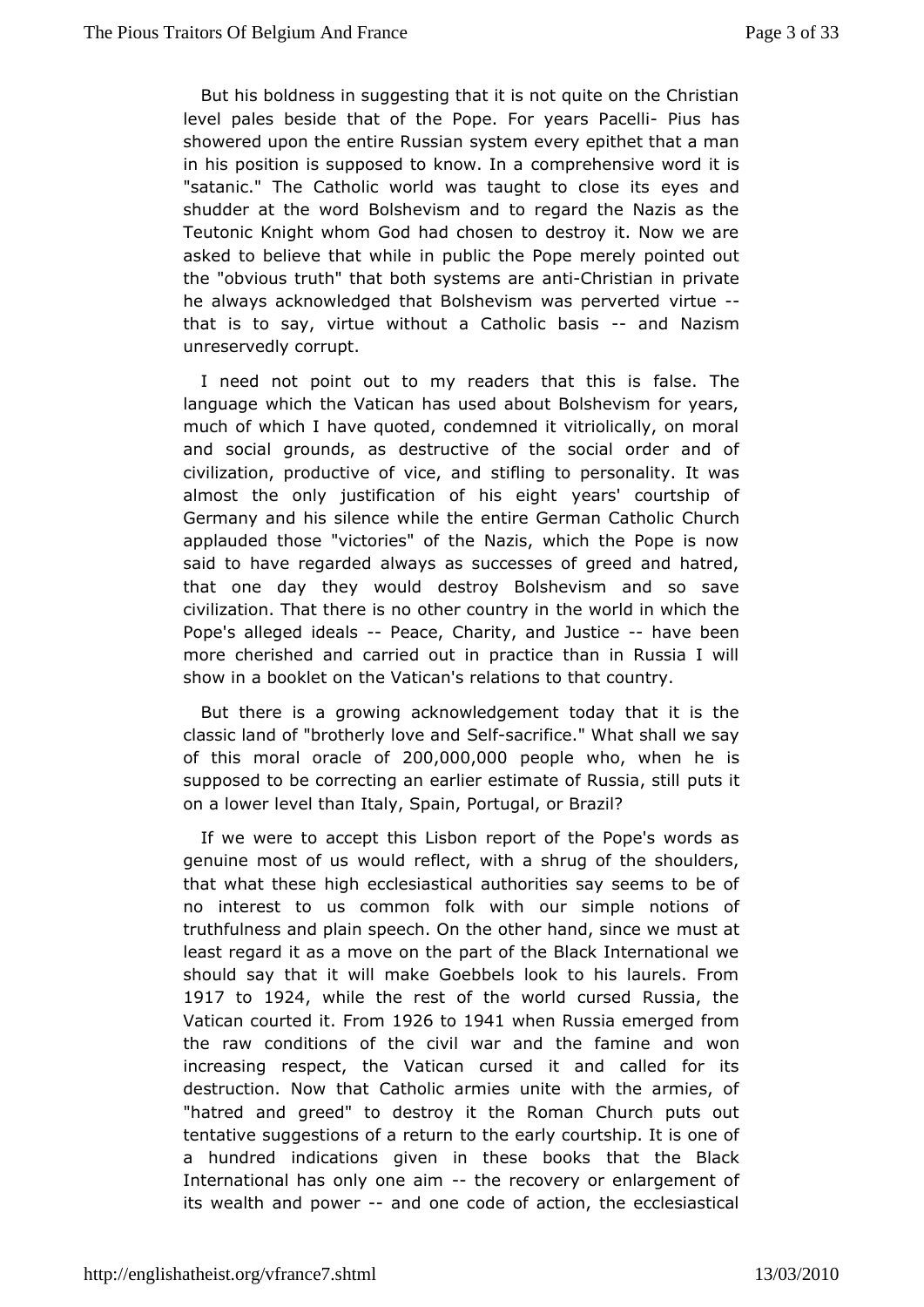code. At his talk about social interests and the cause of civiliz iseyewash.

Can we suppose that, as will probably be said presently,  $r_{\text{c}}$ events have opened the eye's of the Pope? What events? something happeneed ntly that is worse than the ruin of Spain, Austria, AbyssChziach Solovakia, Albania, Poland, Norway, Denmark, Holland, Belgium, an RdemFineam to that in not one single instance of these exhibitionss and isotriced and cruelty has the Pope said that that was their character. Half foulness had been perpetrated befoir @ 319 yet ethicle of ope just theen ected to pay Mussolini's royal vassal and spy, the K of Italy, mg pegeous compliments than any Pope had paid in Rome since Italy began King ghsavlen the Christmas season the king and que-eporobably wearing the Robosled ehne had given her as Empress of Abybachivaisited him, wiphhesiechts, in the Vatican. A few days later, not in compliance with F custombut defying all precedent in his anxiety to do honour to degraded pair, travelled across Rome to the Quirinal and exchanged the most cordial Christman compliments in the opulent thoome of the palace.

At that time, in pursuance of a policy jointly agreed up between Germany ltandy, the Poles and Polish Jews were writhing, had a frved, bloodily scan migdes of the ruins of their homes. The Pope knew it. He proved reptesa4 @tchlayt daring in spite of all German efforts to cut his communications wit country, he continued to receive, doubtless through Swee Catholics, news Prodamd! We remember his warm protest whenin1940 German soldiers and Geneestabologian, under official orders, to castrate them by the thousand's. You s remember how the Vatican protested that the operation was n accord watholic theology!

And just about that time the First Murdehrear schaame in for of the compliments. The Vatican Radio announced joyously one of the vilest of the Nazi group, Ribbentrop, a man for wh the aristocratic mPucsptehave felt a personal as well as moral repugnance, was coming to Picspite, thand, as I show elsewhere, there was a month of hard bargahintilneg, although met Mussolini a few days after Ribbentrop's visit and they de upon and began the enslavement of the entirely innocen democracies of NoD wamark, Holland, and Belgium. We will consider later whether the porton unasated to the Pope like those of the Irish and the Spanish rietbwellendintsh, robund h with all its savagery whether he agreed or no, and the Huns already making a vast shambles of the roads of France wher Pope "extend is deternal love to the German and Allied armies. It is said even that mhoet duisde the word Allied but Vatican officials felt that it was expedient to add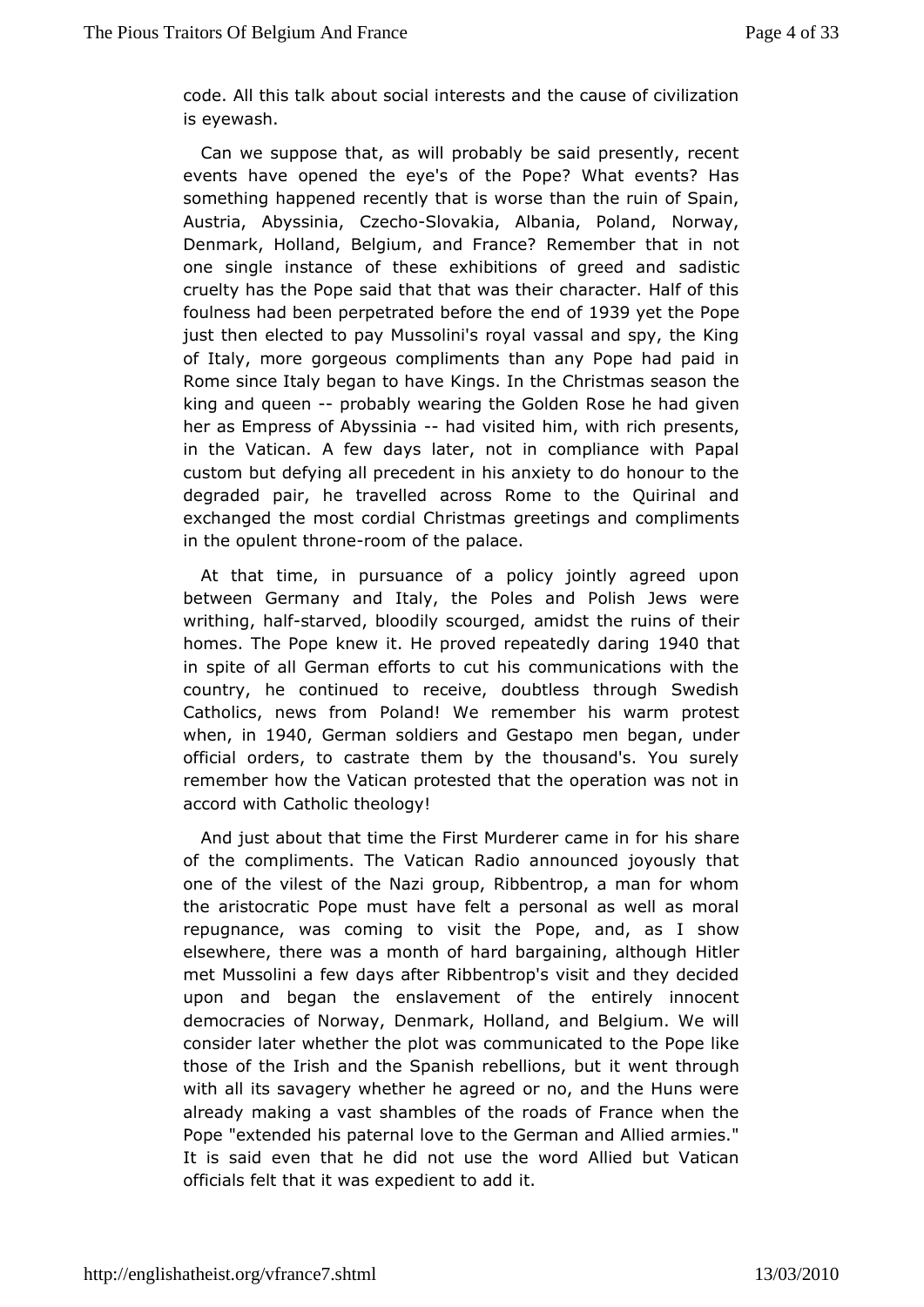We shall come later to discuss the very difficult question  $\epsilon$ relation of the Black International to the betrayal of Belgiur France. Lustfirst get quite clear the fact that, whatever Pius knew in advance abouGerman programhere is high authority for saying that Ribble imitrop  $\overline{\text{d}}$  ittd hds execution of which he never condemned, there ivshao begrees of omis being ignorant at that time of the motives, and the men. Whe enjoyed a royal reception at Budababest in ecalled according tprafoundly admiring Catholic writer in the Britisl Quarterly Review (Janouang, 109, some words of Pope Pius XI:

"I thank God day that he has made me live in this time . . and evil are logkigd nithicastruggle, and nobody has the right merely an onlookmeomeenthous hour.

Strange language for the Great Neutrawides Buite what struggle at that time, and what was Pacelli's contribution?

Thestruggle which the Pope envisase was innot the traditional strugrgelle goon and irreligion, virtue and vice.

That had, from the alreglie alcontinued for decades and not suddenly became "gigantic"! The symphoemys aonfd formidable struggle were the brutal destruction of the liber Spain by rebels, mercenaries, Nazis, and Fascists: the destr of the berty of Austria: the destruction of the lives and proper tens omiillion's of Chinese: and the destruction of liberty in n of the Republics outh America. These were all parts of one struggle; the attempt of pormid power to crush new liberties that had been won and extinguish njewstide. im Vsteoknow well on which side the Pope was. For him it was a struggl Bolshevism and Authority, and no group of bankers or cor politicians the edn more willing than he to enlist the services of these new forces combline themselves Nazism and Fascism. But was their evil charactemptthation in hatred and greed, hidden from him?

He was crowned Popsea, ideosn IMardh2, 1939 Fifty princes of royal blood, Catholics boacsuinds thoicsd throne on the balcony outside St. Peter's when the tiarbaisw heap and tupon with the usual formula, very fittingly spaken aignea dead

"Receive this tiara of three crown a and the fatheart of ou Princes and Kings, the Governor of th@uEaStahw, othe Vicar of Jesus Christ."

American papers, in the accounts the animal Catholic correspondents, smilingly explained awo f Kinhgis n Fdather Govern-om<sup>ethe-</sup>Earth business. A quaint old Roman fashion of speaking.c  $\texttt{drt}$  ainly was not to Pius XII amdr $\texttt{s}$ healfsied fi the Black Internawboalsurrounded him as he sat, tall,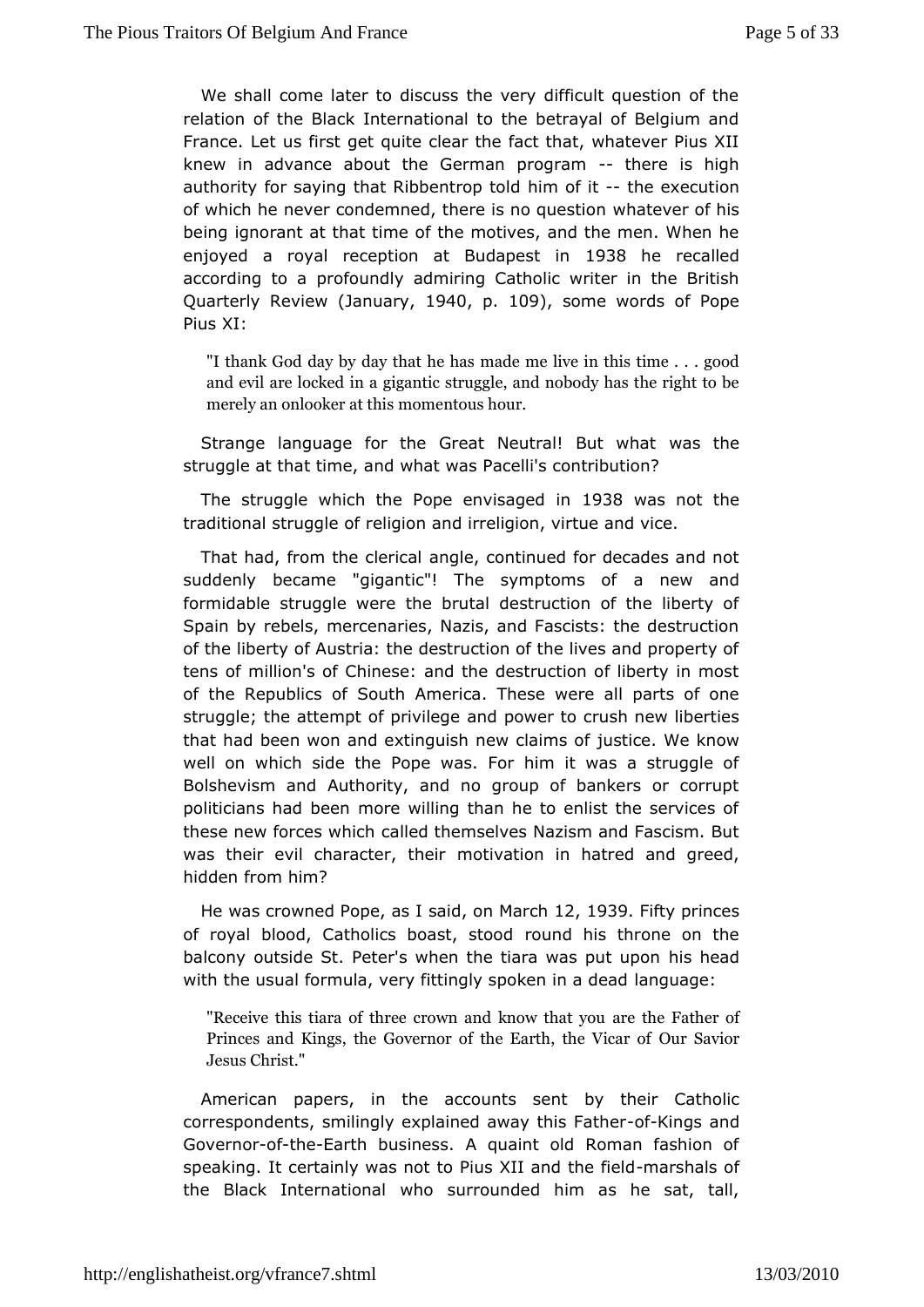straight, emaciated, his large sublimacione shis long olive tinted face. They had awarded him the dore own preformed to the correct of the contract of the correct of the c believed thibecause he was a churchman who would, as the Jeromes and Bernards of old had commanded, walk over the bod of his mother to dedehiicsal duty. And no other cardinal knew the world he was to govern has dwidll Cantholic writers boast that he read the chief papers dais paon IPadytugal, Germany, France, England, and South America: which proba means that he read all the paspose angodisoid bulus of  $p$  secretaries. He had livte twe years in Germany and had travelled in twent countries.

It isnonsense to pretend that he did not know the real charac of his allies, Nabzes, Fascists, Fasemists, and the greedy Japs; and whether it befalse that in October he authorized the statement that he read ganliwed sthis foul character, we want to - know was a matter of cubuibsity because it is a vital point in our indictment of the BI Internationawhy not a single word of this kind, not a single warning to the world abouture and the forces that were preparing to enslave it, was utter teab bts 4 def it was even then uttered.

It was not possible hformesh man to doubt that character aften 939 to profess a doubt any time suimemer 1040 required the peculiar heroism of a Lindbergh The a De Valera facts are known but let me, for a reason which will appear moment quote this passage from the authentic account by British soldier of wshaawt he Belgium 940He was taken prisoner and like tens of th**ousends is 6** ners had to walk afoot to a camp hundreds of miles away treae nause the eastward were wanted for wounded, for officers returning carouse, *and* their immense quantities of loot.

The guards had whips and lau**pontheme** captives "whenever they felt like it, just to show us who the Belgians was boss." Any captive who accepted an apple-or a bit of bre they wersetarving from a Belgian was shot or bayoneted. He goeson:

"Sometimes they'd make us run throughouthehavnibllsages holdir above our heads, cracking the whip all rouns the column. The food. They were shooting all the time, for sport and to anything that happened-tatse aboos, hens, men-, and women -anything that came handy, and they were hitting right in th time. After they'd shot a man they'd-gouant athfeeiort iTo onna treyly and wink sat They treated the old women and children worse did us . . . solh beins were all young ones. The older soldiers seen the laswie weardiffer bensts like crafty wild m**an**chmals more human altoagnedithele,y don't seem to get the gangster id warfare."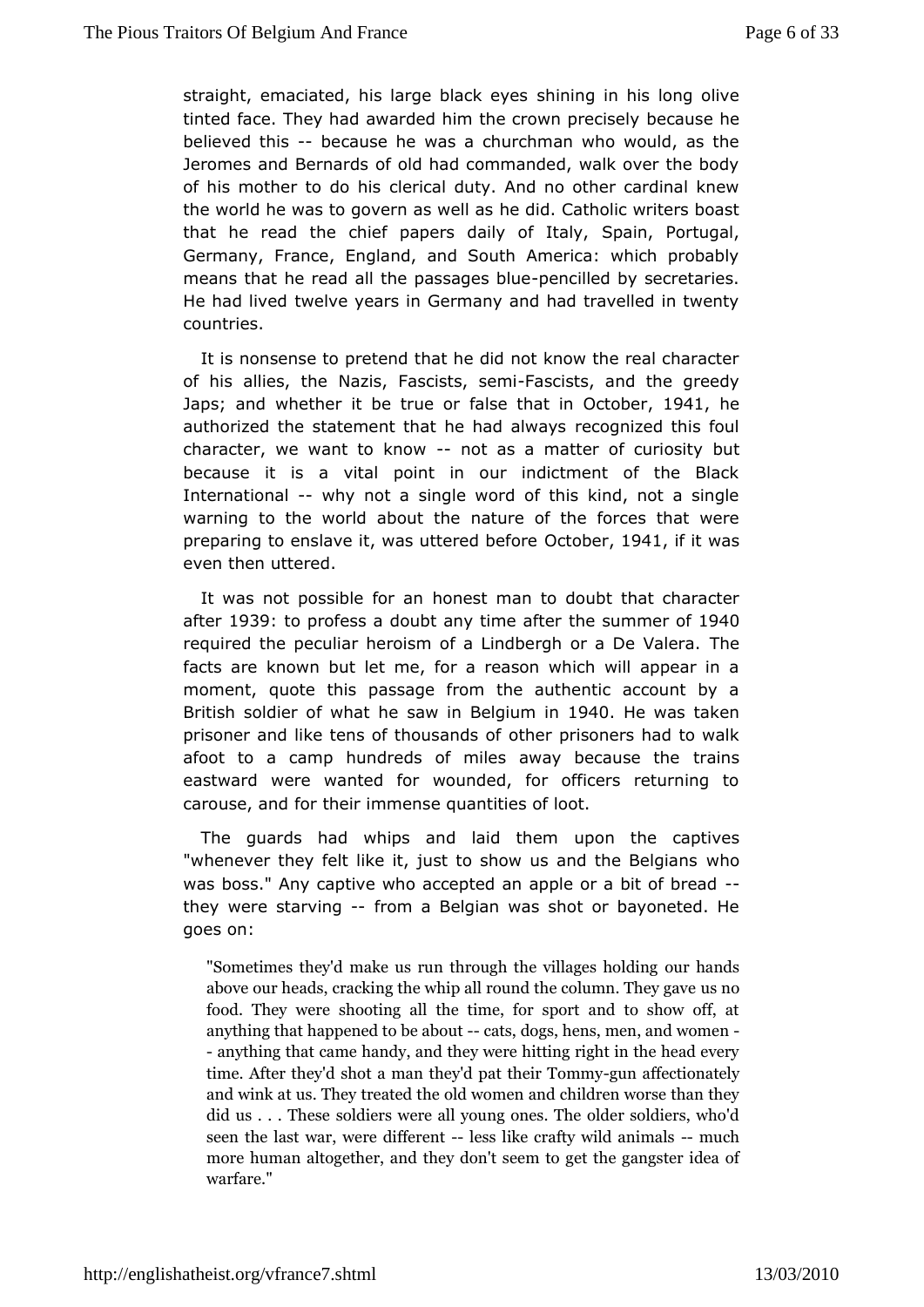So the had acted in Poland, the Italians in Abyssinia, ard soldiers and airmen afmbieth in Spain; and this repulsive blend of civilized savagery and found ting gewight countries in Europe at the time when the Pope  $\beta$  a *k* teen ale do wes<sup>"</sup> to the German soldiers and Cardinal Schuster visited barrac Italy and "distributed blessed medals to bring luck to the  $H$ armies."

The point I wish to make clear here is that the Pope, like bishop and priest in Germany, had known for years that the were being ined for precisely this kind of "warfare," and it wo be preposterouaskous to believe that his eyes were first opened in the  $\sqrt{4}$   $\theta$   $\approx$   $41$  Notice ithe above passage the distinction between the young and the old soldiers. It customary in the last war to call the Germans "the Huns." V pointing duat it was the Kaiser who stupidly gave occasion f this by telling his where men, he sent an expedition to China, to "behave like Hun's". I never wucsredd; the ugh, as the Kolnische Zeitung itself mildly observed, "thay yhad done regrettable things" in Belgium. The German military order Schrecklichkeit (intimidation) naturally led to such things.

But there had be far more serious corruption of the German mind, especially of Gyeorumtheutrom 1933 to 1939 in preparation for the present war, and any geneatrs whhas t Pacelli was not thoroughly acquainted with a system debaseme which was described with disgust by educationists a sociologists in evoeumytry must mean that his vaunted knowledge of German and Germany ontehries to depthe world's welfare and the causes of war are mythical. Dord Thompson and others described it (in Assault on Civilization early als 34 see Prof. Schuman: Hitler and the Nazi Dictatorshi (1936) and other Amerwoorks. It is needless to say that it incurred no censures for the tele hand konal throughout Germany, which continued to wo arld ht loern, uphier.

Its basic principle was Hitler's declaratibe (abe title of chapter of Mein Kampf), "What is Necessary is Right", w Rosenbeeg pressed as, "Right is what Aryans consider Right Since these new lmegiallators had b 33 the fully developed idea of an Aryan conquexspticaintation of Europe and for this a vast and completely ruthless a<sup>th</sup> mmeyce sweezery", they  $i$ mmediately converted the entire educationalthæystem broader as well as the narrowient csean setheme for making calloufsighters. The training began in the cradle. Every Germ female capable hid-dbearing was to -benartime government officials said public by idthact imatter if she was not married - and was to make her childhrien od explasion as possible. One fool, the kind of fool whose writing suthheeid Nazd, Party told the mother to watch eagerly for the fisstarlgilgehatm of the of battle in the little Aryan eyes. Hitler himself ordered moth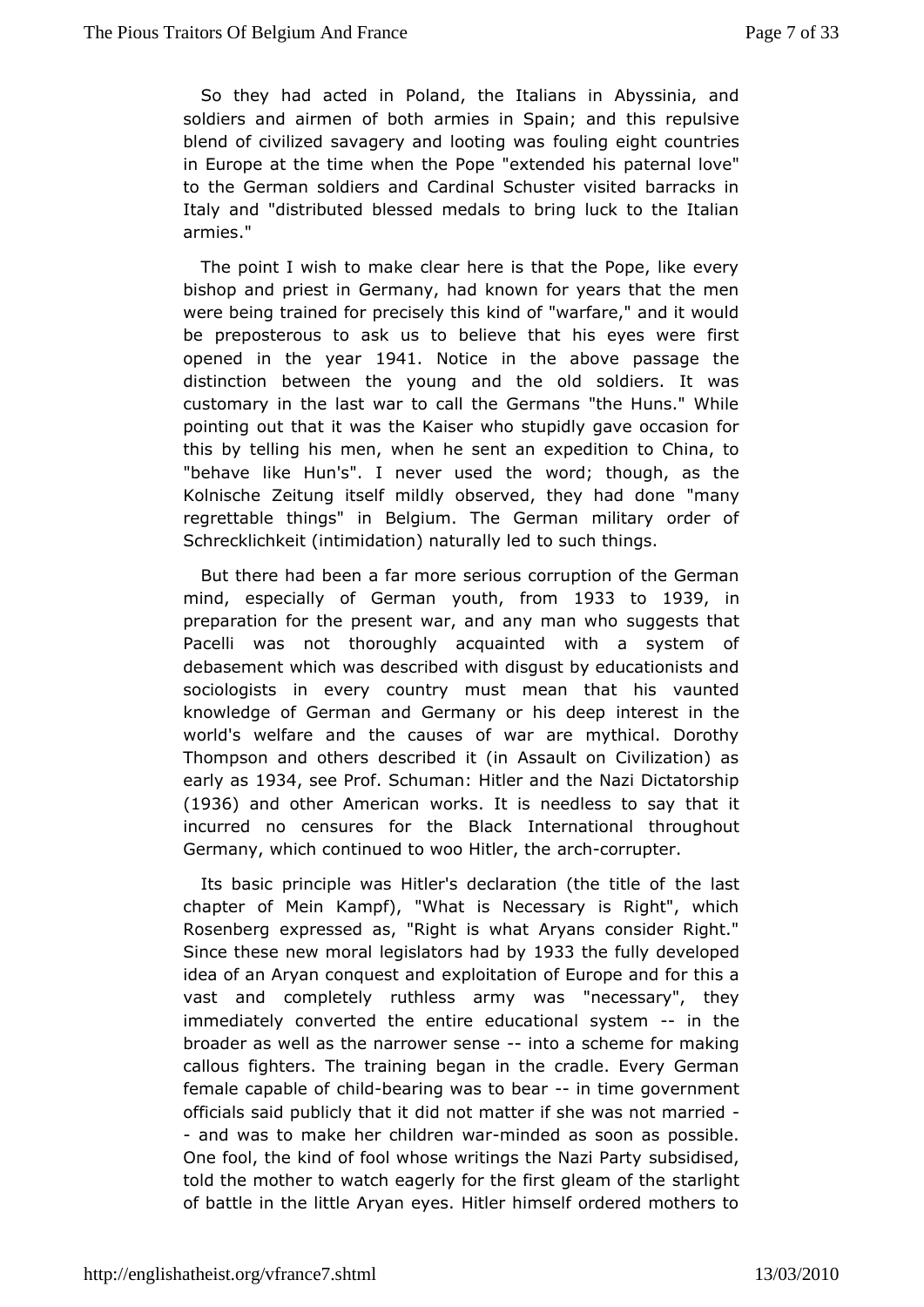talk war and chooste wea'until the brain of the smallest child glows witthe prayer: God Bless our weapons." The boy not yet his teens swaggered with bould lood and Honor" on his knife and learned to shout as early abse**onss**ebless one educationist said, shooting makes a youth "calbmo and ded old n school he chanted with his little pals: "We wereGborm anto "die for

It was far worse in the secondary (high) school the course v began at an earlier age than in any other country. For six or years boasd girls were drenched with the vilest Nazi sentimer Science was little the manrea perversion of the teaching of genetics to instill racial psied bishamedss. The whole curriculum, such as-ihtliwlaes turned educaatri**d**nsiatid the aim was to "make bodies sound to was programituted. So rapid was the debasement of education  $28$  abuntai eisst of in the YeBacrok of Education \$38nGermany was fourth from the bottom. Hundretchsoucsfands of youth's trained in these, schools are in the army otrodes-dfor they are accepted, if strong from the age  $170$  fand  $700,000$  will pats os the army, submarine and Luftwaffe in Jan & alput this intensive training in Nazi aims is not enough. Hundreds of thousands o sexes weselected for special free maintenance and training the Castles of the Onteawl Ordeagret 5 to 25), Adolph Hitler Schools, Napoli (National SPcchloicicsal) Here the future Gestapo and male and female agent's, for rhecorne by ed abroad perfect physical training and what must frankly be called a tr in callousness and brutality. In the universities the old typ professor weasinguished or, in too many cases, turned into  $\varepsilon$ hypocrite. Nazi youths mobstherazen type ruled the classrooms and the lecturers.

Education in btrhoeader sensehe whole environment for communicating ideas or sentwina enesqually captured and debased. Everythinbooks (authors, publishebookand sellers), the press, radio, the theatre, concerts, all lect pageantstc., down to village -damames under a Kultur Kammer with Goebbe Pste assisdent and a colossal staff and representatives in every village.of Preirzeeds for ertehe-best most hysterically-Napiks, and the calyow thest became great writers. One man composed a Lord's Prayer to Hitler aristocrat, Ritter von Taub, edited a Book of Popular Song including monshromuss to Hitler. It is enough to recall a line of the famous "Horst Wessel HoSwon migligh Horst Wessel towers above Jesus of Nazareth". The youth acteen, illead lived on the earnings of a -wbottehe had been herocald aluly and brutal.

This drenching of the mind of Germany beforeix hypears war, the most massive and effective illustration possible o truth of the modern science of social the asy other egiss no "mind" ocharacter' other than the sum of what such influenc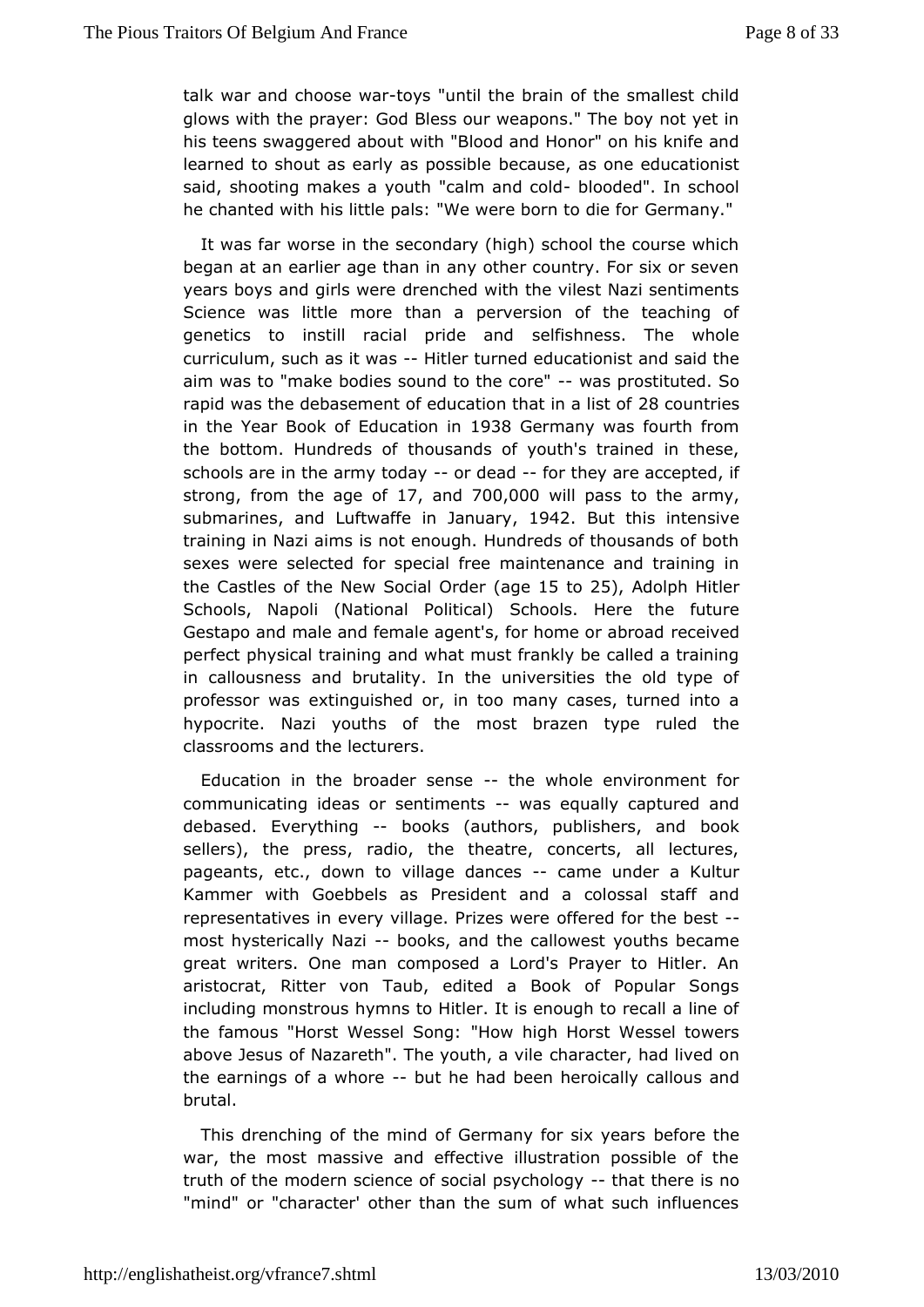as I have describend too wat child or--mhaans been well known for years to every education is aliant din the world, and certainly to every priest in Germany. Whan the the samen during all these years, if less ably controll and animal taly and the other countries allied with the Vatican, I still wait to hear Catholic apologist who wall claim-Ptibust wPasscehlot acquainted with

## Chapter II

# "Norway, Not A CatholicCountry"

These were the men, these dynamic automata of a thoroug depraved force, whom the Pope saw set out, with the blessing the Germanierarchyn the spring 1904 0 for the speedy conquest and looting of Ewues peernand (they thought) the reduction of England by a ruthless masts zaches, oasitas necessary part of the preparation for that cPaunspsaagn against which the Pope so passionately desired.

How far this was othe det the condition of the German people generally does not properly concern methe erree abduetr may care to hear what impression in this regard a verwariednsive and literature has left on my mind. Let me point out first that accound f German miseducation which I have given relieves from accepting the ewtcimsates of the character of the German people. That they are a taintend minusk be treated accordingly is pseuedhotific rubbish. Such senthmeents as above were during many years 9 35 2 focone fined to a miserable minolmitys.pite of all its misfortunes Hitler did not sweep the country with hos gaspeed and greed. He needed the aid of monstrous lies, of veeuty situde asy from the capitalists and of the cooperation of the, Cffiguress I gave the elsewhere.

The correct attitude to face the problem of Germany therefore, to ask whether all or what proportion of its people mentally amobrally poisoned by this system which in its monopoly has no parallel siensteruchtion of the medieval Church and in its force, owing to modesn nsodiethee, feeblest analogy in any other period of history. The answer t question is at present imimosiseb sepring 9c3f3 we sa, w less than hadfadults of Germany voted for Hitler. The regime brutal intimidationeliamidhation, and of national bribery (the world is our oyster), of corntum petion on  $g$ , and of the influence and bold successes won by the windolleen coef or the democracies began at once, and further millions must I beenattracted. At the outbreak of the war a leading Social refugee said that the set if the nation supported Hitler without reserve onefth applaudesd successes but disliked him and much of his work, a-niid thone he conteheo fold Socialist and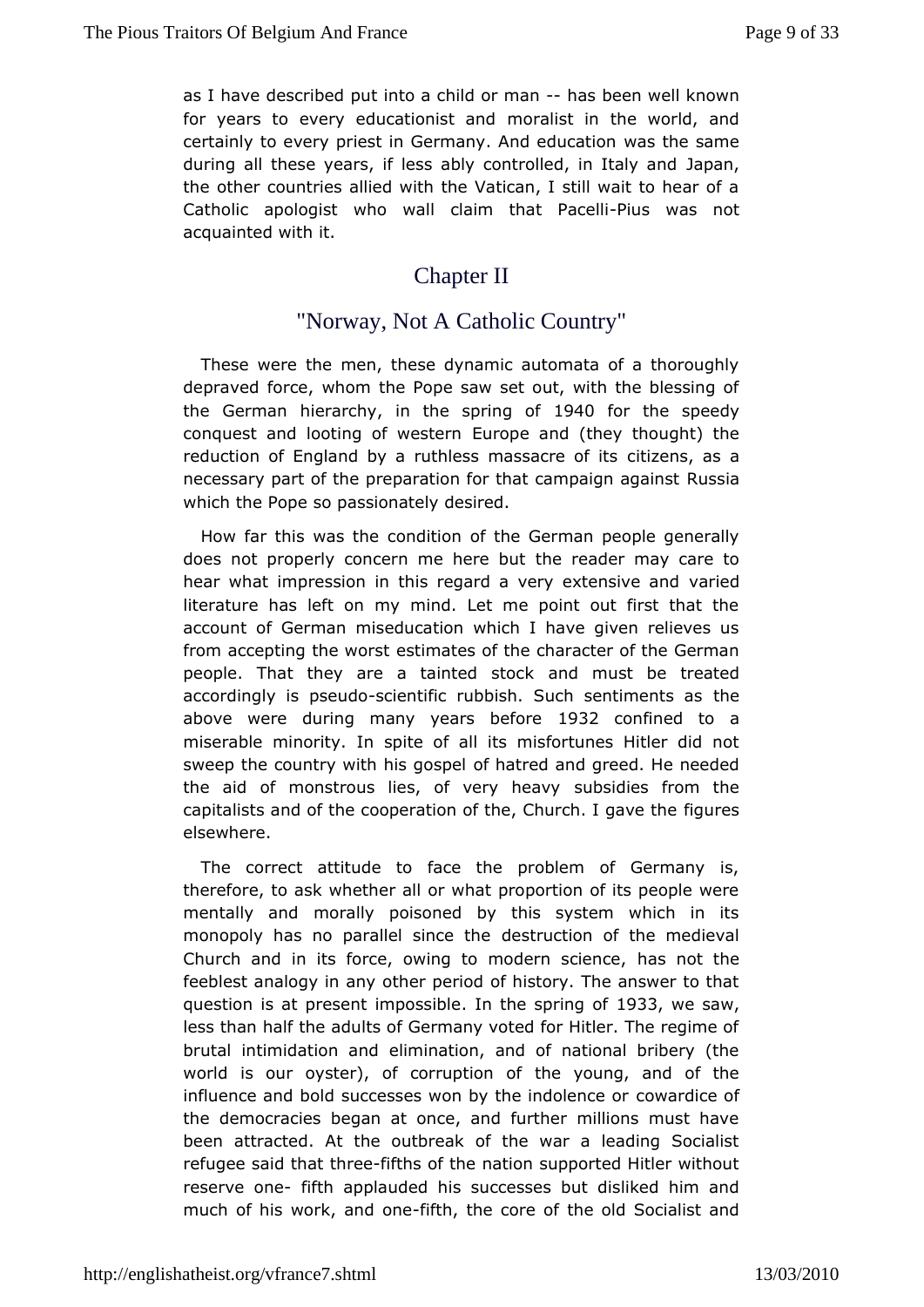Communist bodies, were secretly and NazitaThe anti extraordinary Nazi successes since then have probably won largenumbersh the summed 904f1 we would hardly estimate that onfeith of the eople were -  $\texttt{Maxi}$ , and Ambassador Dodd, though not quite consiste Ditain, his nerally agrees. But a distinction on paper between NazNiazaindobesantriot correspond to psychological reality. Already millions who carriedway by the rapid successes in West and East must I wavering or returnsmanity in view of the news from Russia. What is most painful is the speerd bail of the overwhelming majority of the Germans applauding visto the soul ut, besides that millions of them have the moral lead of the E International on whom they have been taught to rely in  $s_{\perp}$ matter's, we hawe consolation of feeling that what miseducation could do in six yeedaurs a sicound dan undo. The idea that aggressiveness and covetousnbelsoso on "reis" ion the superficial conclusion of literary men who know no science distort fragments of history.

However, we have here to confinte odulines enlevisation of the Black International to the wave of barbrandism that now over Western Europe and at one time seemed to have a chand completed aquifing it. Here we distinguish between the Germa hierarchy and the Vabitc because, as Catholics pretend, the Vatican has or may have no respontshious former, but because the case against the black army in Geastimily any itself is settled whereas it is too early to expect clear evidence on lattenndeed, since the invasion of Poland automatically made Catholics of Brhitesh Empire enemies of Germany and in a very large measure involved the bies of 5h@00,000 atholics of America the Vatican had now woith rologe underst caution. Of the attitude of the German Black a weternational I given abundant evidence elsewhere, but nobody disputes it.

It wasunited and enthusiastic in supporting the war. From September 939 to thoresent hour no paper has quoted any German bishop saying or in the laborgound good general that these campaigns beyond the frontiers of the Reich were conquests dictated by that hatred and greed which the Pope i absurdly said to have discerned from the start. I quoted the of the Chuobbering on the troops only a little more soberly that the Nazi press. I sthow wordhen the final victory seemed to be in sight the prelates, assefonlbles dreingth (as they rarely were), resolved to render solemn thaamkds hit as Haintheies when the work was complete.

You may ask, as some Caast khoolicosut the Pope himself. What else could they do? If one reprhiiggshithhaatvehelpyne what some writer's of Germany (Thomas Mann, etc.) and  $m<sub>i</sub>$ writers and other professional men of othexparessiries did their disgausthe foulness and cruelty, sacrifice all they had, and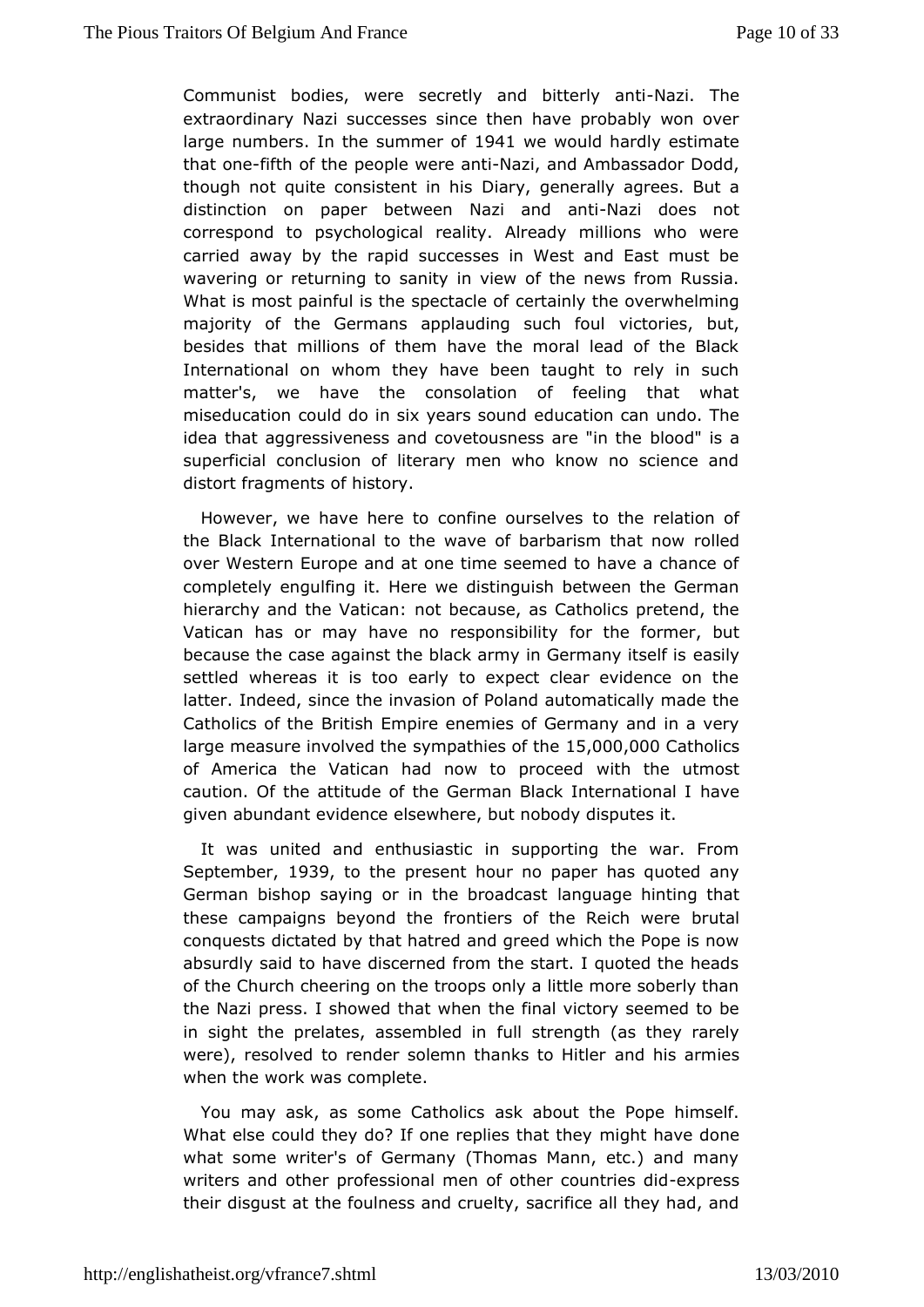fly from the debasement  $r + t$  the retort will be that churchmen have sacred duties to the whipe do pfleer bid such conduct, ardently as they desire to emulate jiustOlyneasmkigwhitether the duty to remain with their people required that they open their mouths in praise of the savagery and not at least maintained a dignified silence. And if it is said that this wou broughstome persecution upon their people we can point to  $i$ enormous Cathict lature in which it is said to be proof of the holiness of the Church that and people everywhere suffered every type of penalty rather than bow to injustice . . . But enough of this sophistry. The Nazinegycevrernment persecuted priests for virtue, but for vice; and, while some did toprison for complaining of the government's invasion of the r of the Chumoh one ever braved punishment by saying that the war was a campaign of grededes any sane man believe that if the bishops had given an Honaunda by lead onsistent following the government would have sisxith fteetof heone nation, including *i* othe of the army, into concentration camps andaroused the anger of Catholics in Spain, Hungary, Italy, South America.cd meno-sense reply is: The bishops knew that their people would not follTohwe the learnok International has no inflexible moral principles. It follow heen thist apopwheatuds a vile war as surely as when it rejoices over ah poyal birthday myth of its moral leadership, its value to civilization, is to shredsy the experience of the last ten years.

It is well to remembe C, a when  $\ln s$  are individually reply that this is not a criticism of the Church bubto whife soonliclergy, that the supposed beneficent influence of the wCchruid chrught thee exercised mainly, if not entirely, by these loapaalrtclergy. What from his direction and control of their conduct, does the Pop He makes "allocqtions" and broadcasts addresses and iss letters, and the two belsd no notice of them beyond paying them verbal compliments. How mifmue on the world have all Pius XII's sermons on peace had? If baamdy, it tf was the detrust in Hitler and Mussolini. As to the Encyclipcrælts enthoeusmore gestures of the Popes, even those on which American apolo havewritten whole libraries, like the Immortals Dei and the Re Novarum of LXdbl-- we shall see presently why American Catholics have said so litthee Qubadutagesimo Anno of Pius  $XI$ , which the Vatican considers at imeparositan quidal by no influence whatever. The press was most generous in pr when they were issued, but there was not a journalistic expe soundolitical or economic matters in the world who did not know that what was sionumblem was borrowed by the Pope from the world and was already a plsext in deliterature.

The test of the moral usefulness of Povchpaetsthisey to same e or do when one of the local or national hierarchies under control is corrupted by applauding iniquity or when a crim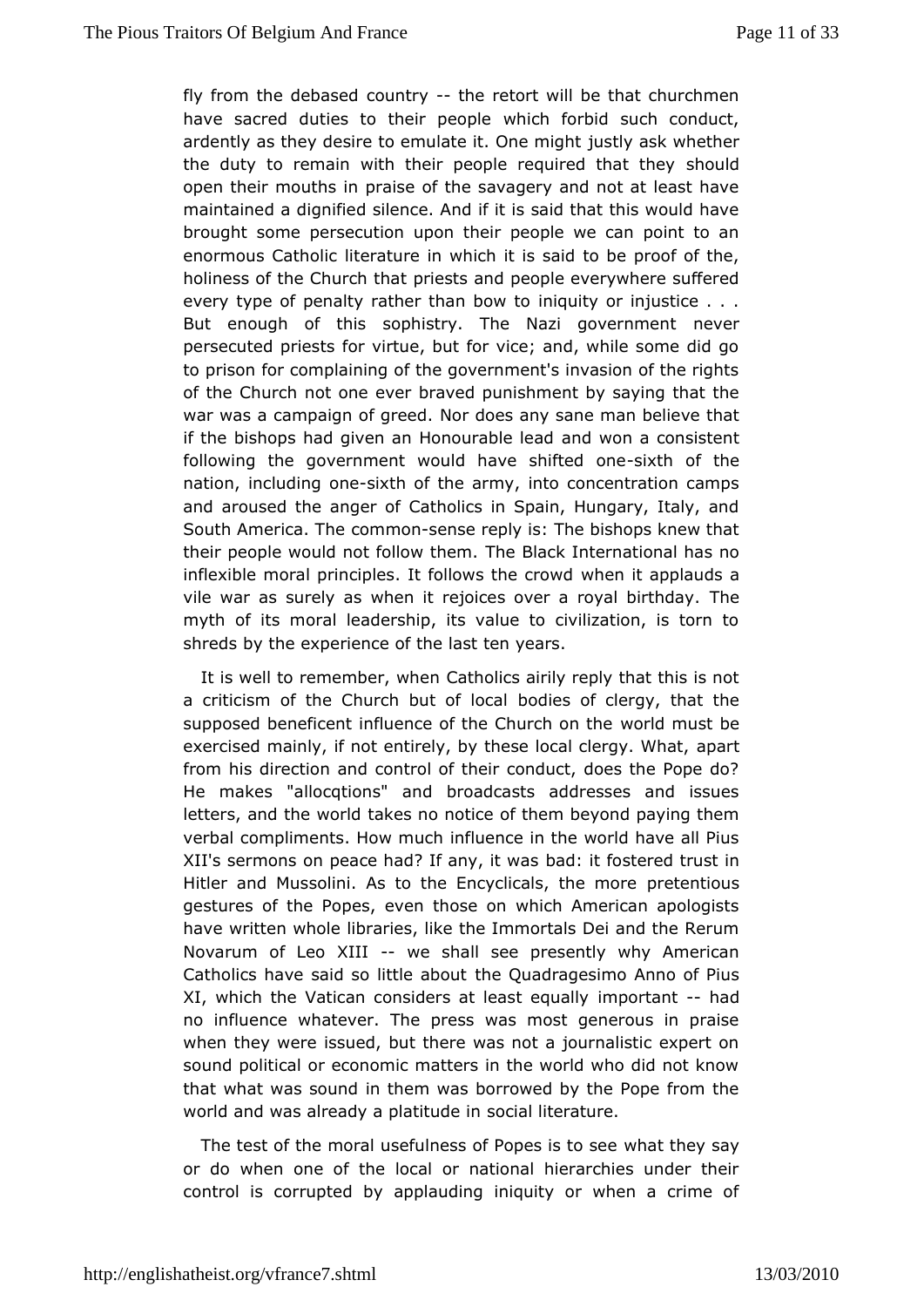worldbroportions scommitted which should be envisaged from an international angle. To the stiuss point would be waste of time.

The Pope lets his bisthad ps Grermany, and Japan wave the bloo-stained national flag as vigsorboolboas. And it is hardly necessary to say anything more on the tise cond point we come to the  $\sqrt{240}$  The rape of Abys Chrina and Czech Glovakia and the barbaric treatment of the Jews were the outstanding crime restoring the Pope blessed the criminals. The new Pope was at once cwintfront ted crime of the invasion of Albania. He did the same.unTahuotsheo ruizsee of ul agencies of the Vatican have put about the rumour that he u theKing of Italy to prevent it. Did the Pope not know, what all world knows at the King of Italy had as little power to prevent as Lord Halifax heamsantocipate India? In any case there is no evidence of such action.

Thencame the invasion of the West. I have shown two things connection with Tthe stirst is that it is impossible to doubt that the plan was prevoomsmiwnicated to the Pope. Ribbentrop has an hour's conversation with him weon of the be Brenner Conference at which the plot is finally settlfeod and the dat Mussolini to stab France in the back is fixed. Can one imagin othereason for thus sending the Nazi Foreigon Secretary first timme, member to the Vatican? The second point I have now made clear is the ather the rink the character of the men who directed the campaign dane the carried it out.

I will suggest later what Germany the an Prophe-of Ribbentrop was certainly not sent to secure the loyalty of German hierarchy, which could be relied upon whatever crime committed andwhat the Pope, though terribly anxious and nervous, hoped to get ountvasit the of the West. Here let us see what he did. The worst crimientferromatiton eal ethical angle was the invasion of Norway, DenmarRiel Holland, and France had, with Great Britain, declared war on Germany, mustexpect attack. while these smaller powers had been lul into a feeling  $e$  outrity by the most solemnly reiterated lies, and the invasion of them blead xtowsed by further monstrous lies. This treachery and the corruptible b Gewin ach sweakened in advance the resistance to their superb the yPaonp evarriors never censured.

Since there was no hierarchy in Norway the Denmark annexation of those countries does not concern us here. reader will iftind teresting, in fact, to compare the proportion  $\epsilon$ Catholics in the comuntries first invaded with the Pope's attitud Norway had  $\alpha$ n812y7 Catholions a population of nearly 3,000,000 itler demanded on Appartiithe coumer handed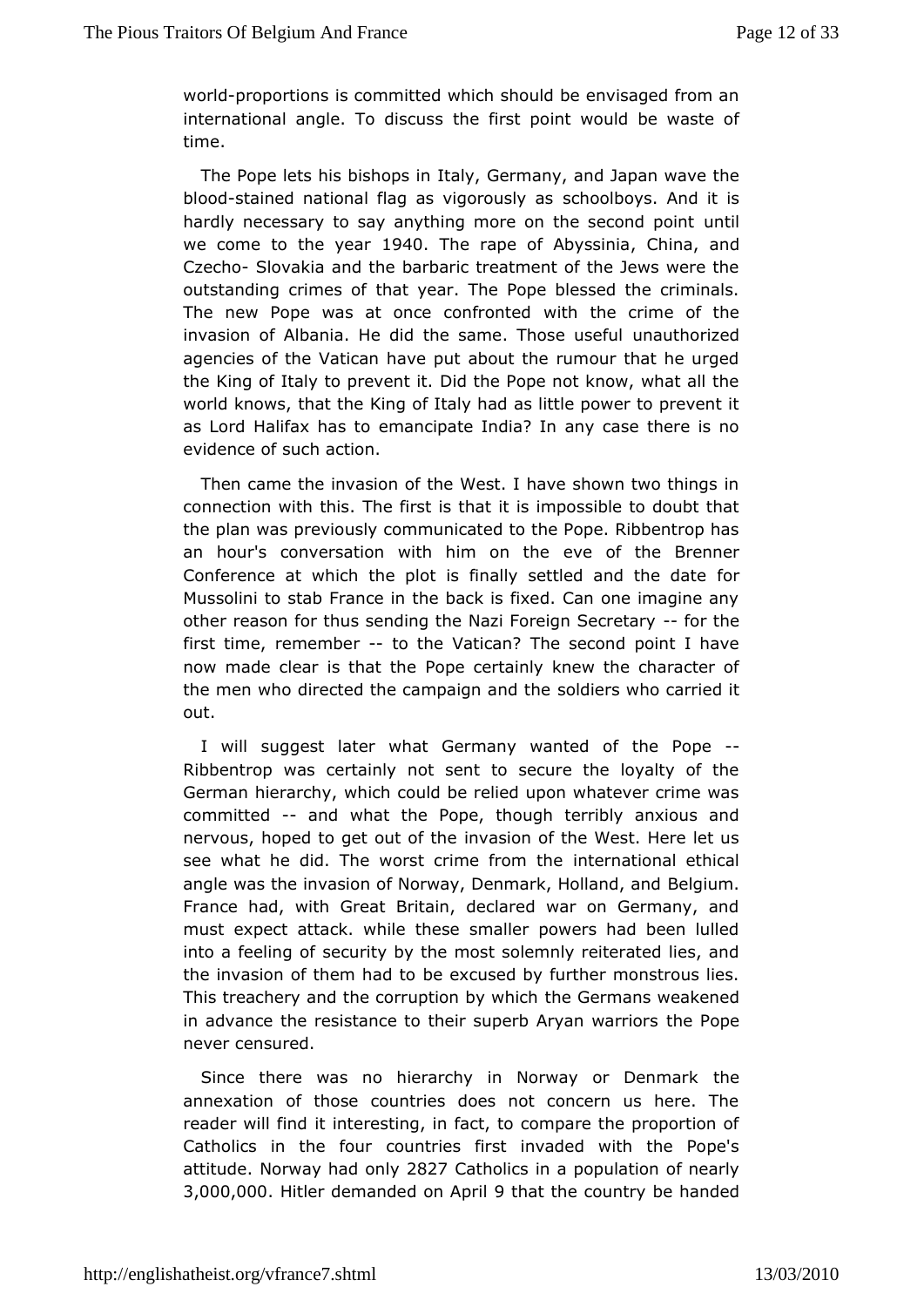over to him, and, when this was refused, let loose the conc troops and traitors that he already had in the country to par opposition tho divisions he had on the way. The country distinguished itself by  $i$ tessiste agice to impossible odds when the blunder of its reliance on NazireHaolinzoerd waansd sustaining the struggle for two months and proudly resisting invaders ever since. Compare the conduct of this least Cat country Emurope to that of Belgium and France. The invasion o was the most flagond nationificant aggression of which the Nazis had yet been guilty,  $6x$  cutshees put forward were not even plausible. Ever since the beginwaim ginoffacte, Norway had protected German shipping in its coastawhewnaterres. But Pope was asked to denounce the outrage, one of his unautho mouthpieces explained that Norw 2y000 Catholy ics and he must thinkhef Catholics of Germany and not offend Hitler. give the quotation pressheently respect in which one could truly call the Pope the Great Neuetogalrow as the moral law.

Denmark had  $@@|y3 \mathcal{L}$  atholics in a popoul $@3 \mathcal{L}$ 13,000,000 One might almost call it the second least Catholic countr Europe. It was a very happy, enlightened, and progressive state, aignificant contrast to Poland, Eire, or even Belgit (which, however, wababfnl@atholic). Of the deputies in its Folkstin $6C$  ongre)s  $s64$  were Socialists Liberals 26  $Conservating  $R$  and  $l_{CR}$  as  $C$  of  $m_{R}$ , and  $l_{CR}$  of  $d_{CR}$ .$ and ends Roman Catholic doctrine had no appeal whatever in very free asnit dmulating atmosphere, a tsucrally the Pope did not shed a tear or epultshieve treachery of the Nazis.

As late as May 9the Germans shiang hed a -ten ars pact with the Danes, swearing that under no wchactum stances would they use force against Denmark or injure it. As will remembered, they gave the Danes no chance whatever to def themselves, tjauksitng the land over in a rush as it had a commor frontier with Germanytless the Pope would, if anybody had taken the trouble to appe $\texttt{ah}$  a to himplained that it was "not a Catholic country." We used to thi**wlertchant Popsetsed** in ethics in all parts of the world.

Holland, which dtuhrein Middle Ages had been under Catholic Spain, was in a different polsatdiomealrtBy, 000,000 Catholics  $5,000,000$  protestants and Freethinkers colonial empire added to its importance, and although it was progressive than Denmark and Sctanhobior & Socialist deputies amongsthundred in its Co@gressics Bad You will, therefore, soutprised to learn that, when the Germans broke their pact with **Spreand oaved** the country with great brutality and treacheary othee. Pope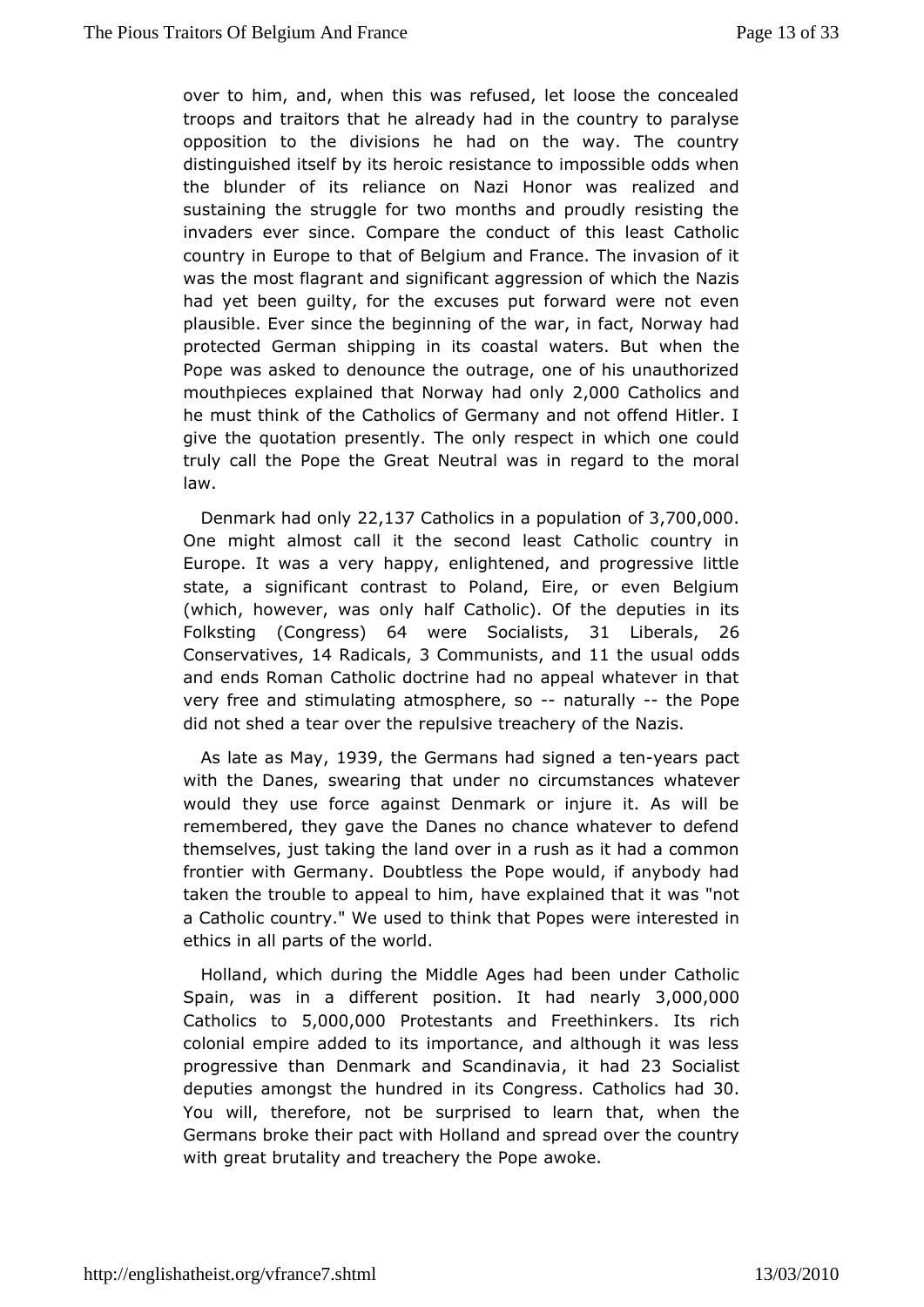Defying Hitler and his watch dogs in Rome he sent a telegra sympathy to the queen of Holland. But I doubt if Hitler minde knew that the pe must be allowed to make these innocent littl gestures sometimes to the luendae of Catholic criticism in America and Britain and give the e Csatshoonhioething to be enthusiastic about. The wording of the telaced rawner was, in cautious. Its one approach to censure was that Holland had invaded "against its wish and right." It rather reminds us o timid sortnoefighbour who venture's to say to a man who has savagely beaten a wife "drouhshot uldn't do that, you know." Dutch Catholics seem to have sbætesnfigendit eeven proud of the splendid audacity of their Pope.

Since itaiss yet impossible to get evidence of the behaviour Dutch Catholics to variations, such as we get in the case of the traitors of Belgium and Feareethe question open. They may, of course, have behaved quite rodmiffelment-lyco religionists in France and Belgium. All that we cunow is that i of this monstrous violation of the rights of small nations, which the ope is so concerned in his Five Points of Peace, an the Honorinternational agreements the Pope merely uttered very mild word of pwbeenstit involved a country with a large and rich body of Catholics. Who heat the Hintheernational had had anything to do with the pathetic blound the the had anything to do with the pathetic blounded research and Belgians in refusing until it was too late to concert measur defense with the British and French we cannot say, and I decl speculate.

The fact that Poland had included a good deal of genuine  $G \epsilon$ territory had given a shadow of an excuse for invading 1 country, yet Ptohpee, taking advantage of the fact Russia invade it at the same time, a ghandly censured the behaviour of the Germans (or both armies) in that ecommasyon of Norway, Denmark, and Holland had not an atom of texacusest It was defiant unveiling of the Nazi greed for the conquest a exploitation Europe. American Catholics were greatly disturbe and pressed for  $ac$  $B$   $\alpha$   $\phi$   $\alpha$   $\beta$   $n$  nation.

On April 2 the Vatican correspondent of -Tthi bulterald referred to this pressure and said that the Pope "declined t on the grouhdt "the Holy See cannot participate in a politic movement which woulde and lyo further hatred amongst the belligerents."

That piece of mcowaardice and sophistry did not satisfy people who had been reading væld thair the Pope was the moral governor of the earth and an inf $\mathbf{O}$  enxies  $\mathbf{A}$   $\mathbf{D}$  and  $\mathbf{D}$ the Vatican correspondent of the New York Times reported that Vatican would be little concerned if the war spread to the  $B_i$ because "Roman Catholic country would be involved." He adde that it was rumoured Vmathigh quarters that through Myron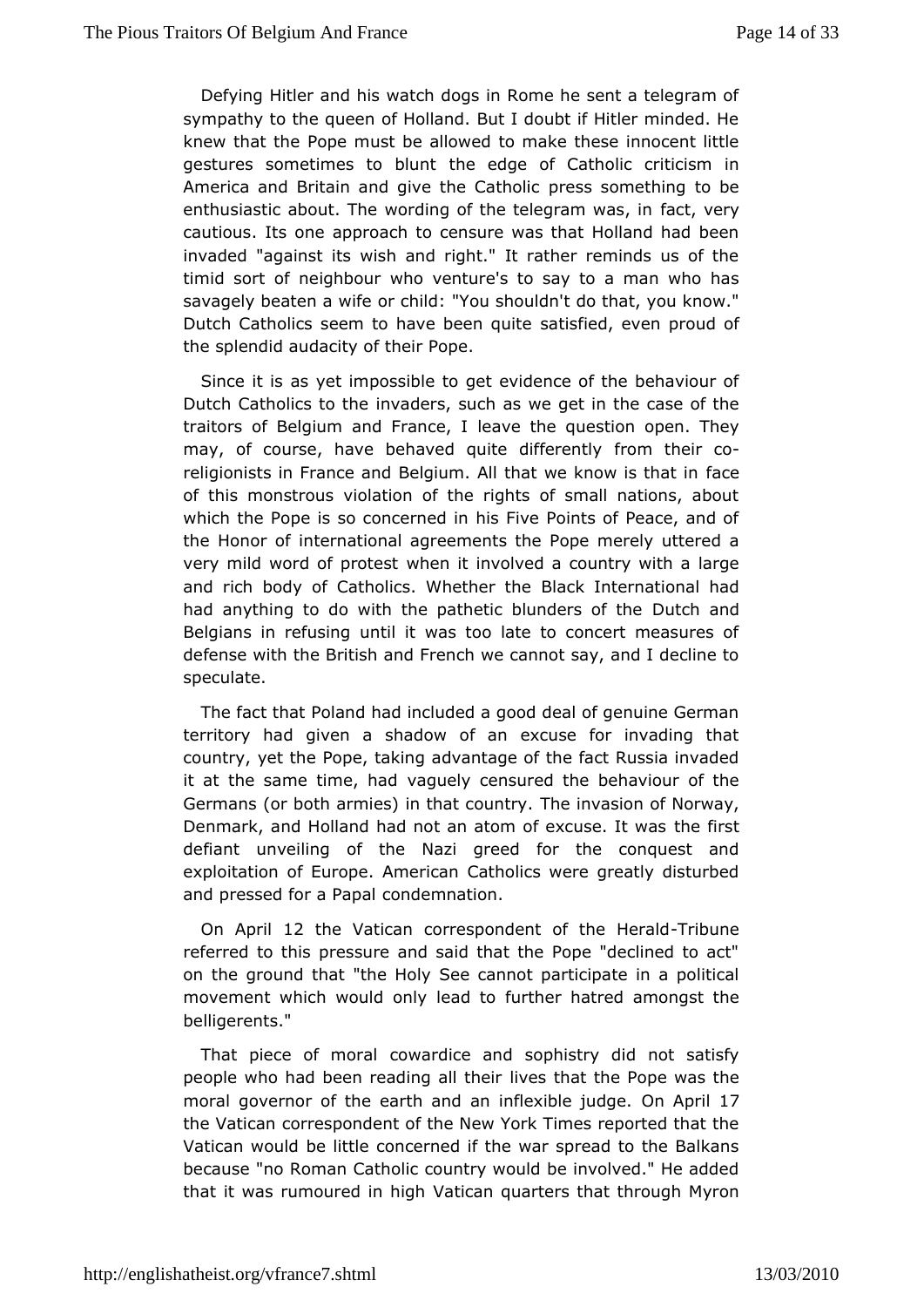B. Taylor the President had presseod dbed Poppe the invasion of Norway and Denmark, and he was instructed by one those conveniently anonymous mouthpieces addhe Vatican to

"While the Holy See strongly condemns Ghearsmany's action sponsored the attacks against the Reich in the Osservatore pointed out that the 2 e 6 **a Repropently** Catholics in Norway out of a  $p$  opulation of  $3p \theta \theta \theta$ ,  $\Omega$   $\sigma \theta$  erefore denote the moral aspect is severely judged, from the practical viewpoint it is stated th must keep in michod 010hoe 00Goerman Roman Catholics in its activities."

This muddled declaration maly condem Germany in one breath and explaining in the next why the Vatican must condemn-itand the letter of sympathy to the queen of Holland are all that apologist for the Pope can quote. The above passage could, of coGesenanty had protested, have been explained away at once as unauthoritzed digram d (tah four weeks of pressure) cannot be called a condemnation. If one in it is so represented we must say that -tohloot we kid rulingof a world in which greed and brutality had become and appalling force is scef wo batever to the race. What sticks in the mind is the repeated state the ent P optatis deeply concerned only when a crime is committed againssolumat Cyatholic injures the Chuachd that his moral censures must be trimmed in accordance with the interests of the Church. But even position, wheohemo you regard it as morally respectable and humanly serviceable, cowllanes as seve come to study developments in Belgium and France. TherBelawe find the International really at work.

# Chapter III

# TheTreachery Of Leopold

We come now to those parts of German fyes sweetenn which the mist still lies, and charges of cowardice and trea and fiery denials shuttle back and forth amongst the Belgian Frenchthemselves as vigorously as military men dispute the moves in the camplexingen, on the face of it, we find it difficult to trace the action of threeter head konal, and recent writers give us little assistance. There iasn sang geneement that there was base treachery to the cause of civilization t  $j$ ournalists, essayists, and authors are more careful than ever to "offenCdatholics." Most of them, however, make one hones blunder which distopes the ective. They take the conventional view that both Belgium and  $FCant$  belare countries".

The effect of this is to give the marper and seniothed hat the division of the country into supporter's of the traitors opponents of their policy was just a split in a Catholic bod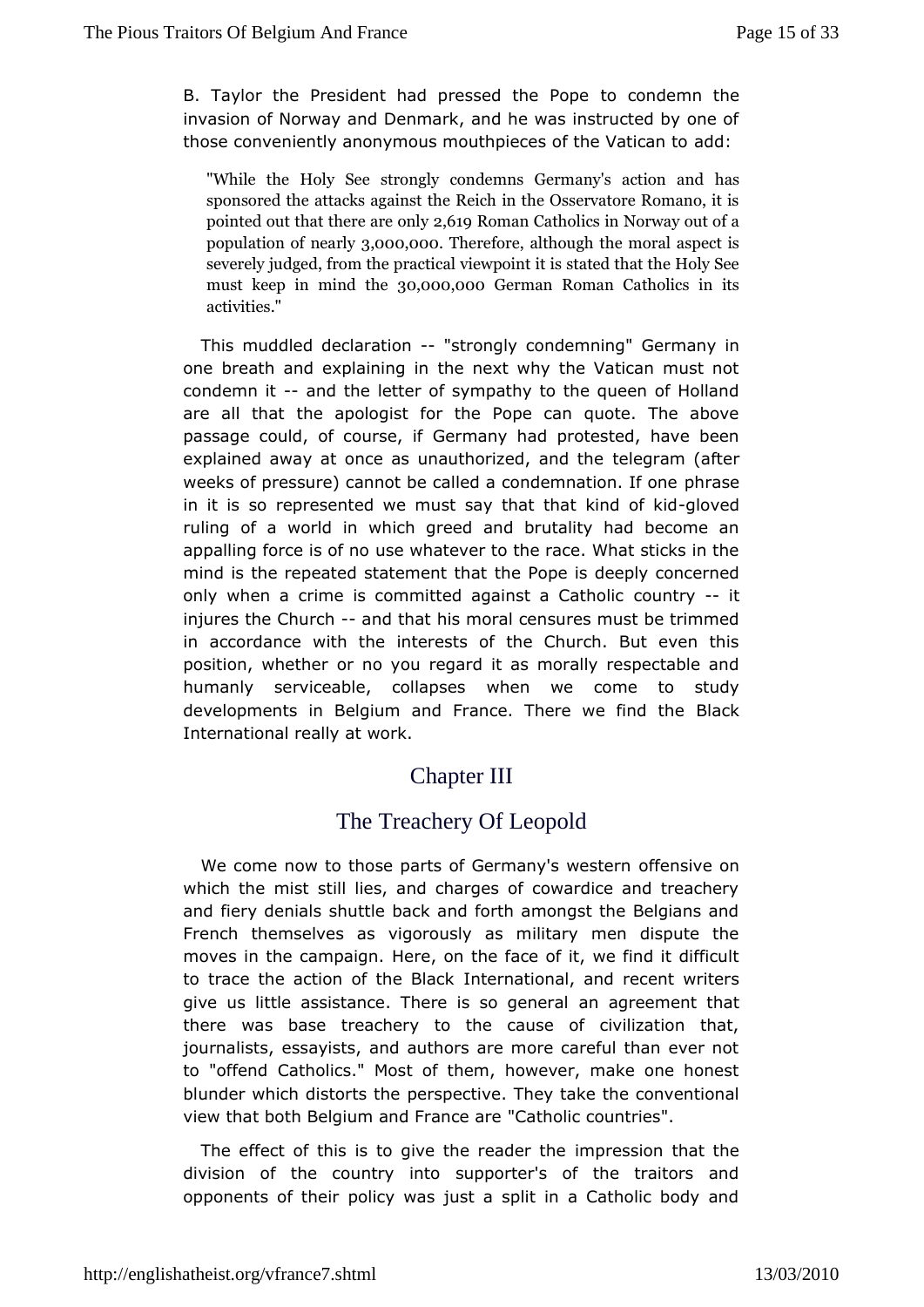the refore the estion of Church influence need not even be raised. This is entirely anwdrown hop, n we correct it we see at once that the-taradinors and their leading on the stript of the main body of their supporters (which is  $\phi$ bosideare), are Catholics and their most bitter opcanentiss. non

Belgiumequire's a few words of historical explanation.  $I^+$ Catholicism, like thealt aonfd, is largely due to its inclusion in the Spanish Empire in tMeddaeteAges, and its energy was absorbed in a fight for freedom at in whiphiests joined (as in Ireland) with people, at the time ow the enroptheruntries were discussing religion and breaking away from Rome. Au and France in turn ruled it to the French Revolution, whe declared itseiln dæmendent Republic. But at the fall of Napoleo the Council of Viennau rpduetri Protestant Holland, and the fierce struggle against that  $d\mathcal{B}d\mathcal{B}d\mathcal{B}d\mathcal{B}d\mathcal{B}d\mathcal{B}d\mathcal{B}d\mathcal{B}d\mathcal{B}d\mathcal{B}d\mathcal{B}d\mathcal{B}d\mathcal{B}d\mathcal{B}d\mathcal{B}d\mathcal{B}d\mathcal{B}d\mathcal{B}d\mathcal{B}d\mathcal{B}d\mathcal{B}d\mathcal{B}d\mathcal{B}d\mathcal{B}d\mathcal{B}d\mathcal{B}d\mathcal{B}d\$ independence, hardened its creed. To this date the Belgians had a splendid record of spasisted tione, f but with the expulsion of Dtuhtech the Black International fastened upon the  $country$ , with the consumed  $quences$ .

Further, Belgium contains two different peapees, and they almost as antagonistic as the English and Irish. Though on impression trian velling amongst them is that the Walloons in th south (including Baunsds the great manufacturing towns) are a volatile Latin people and theinFltehmeimgosr, thern half are closer to the Dutch, all are really of Theuttothic stock, southerners, whose daily speech is French, are naturally French dulture while the mainly agricultural Flemings are hea backward, apmidestidden. I lived amongst them for a year and am not here repeating pressions of literary travellers, but these few preliminary lines fourll mayu prince for the purpose.

By the opening of the present century h Boeh giltury as, f and still is, said in our works of referencmentiorativathe great of the population are Catholics", was permeated with skeptici theFrench type. French literature had a free run in the Fre speaking half  $\alpha$  fo the condition the middle class, which was for the far greatearn pilatopal, this revolt was spreading rapidly to the urban workers. I boxutad sive even in some rural districts. In my special research (The Chaugram off the Rome in 19091 found that the Church had  $50,0000$ members ahdd lost ab $2,1500,000$  he Black international dreaded the new unbdamstrial conditions, as the Catholic leaders now do in France and  $d$ hees  $\vee$  awer aware. They mean the growth of free and informed discusasfiteer. And when, the war, Socialism and Communism spread amongst the work as Liberalism a spread in the professional classes, the Churc began a strugglefeor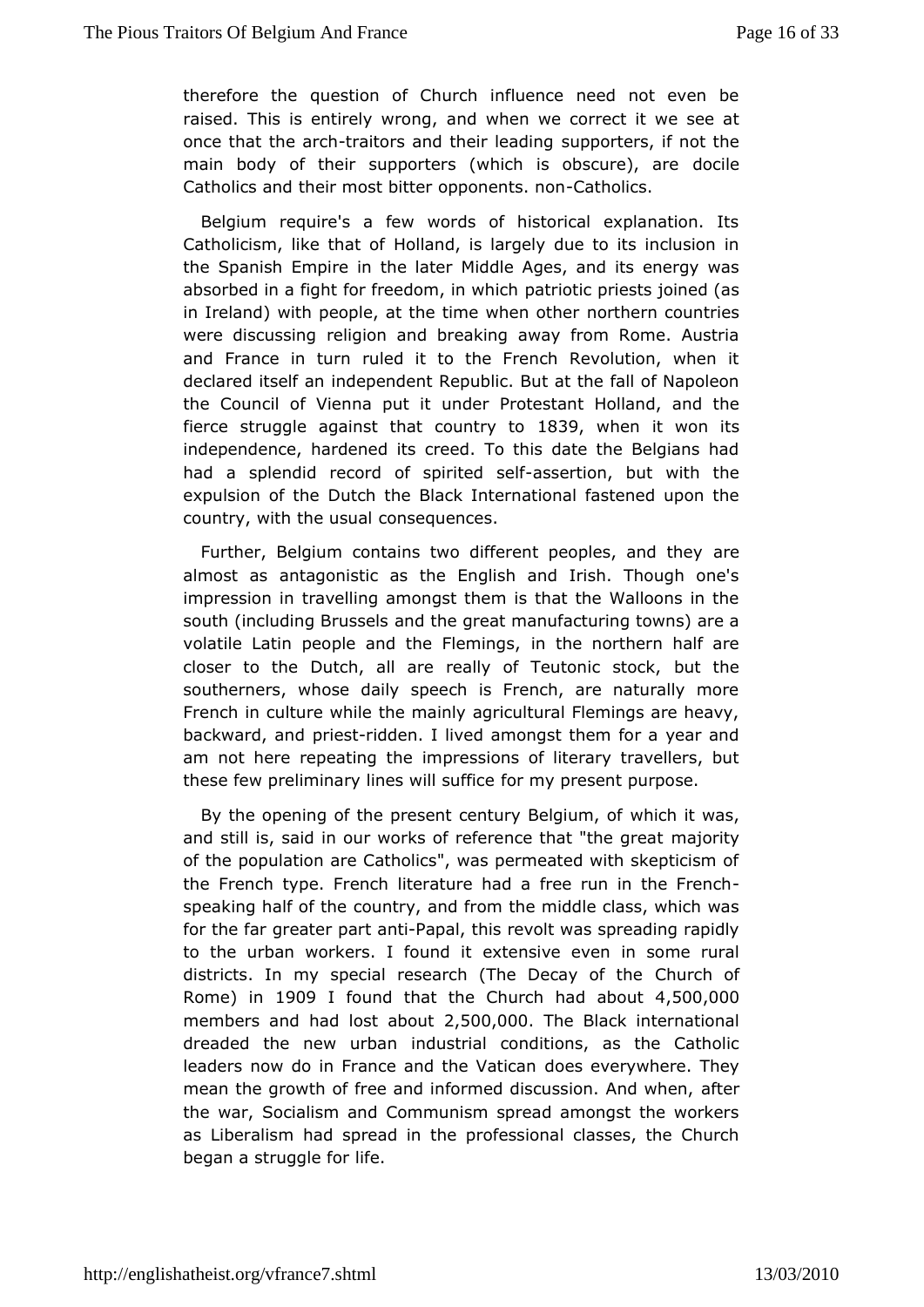The absurdity of the conventional statement that Belgians "forthe most part" Catholics is positively proved by the elec statistics, whece, as in the case as cose Italy, naze Germany, and-FrancoSpain afford decisive evidence as to religion; and the fact that this whese deumeocratic era and ceased with it will give you another heithdeincattion true that Pius XII is "a great admirer of democracy", as Amer Catholic writers  $A$ sta the last elect  $B$ competition (1937) the country returne7d3 Catholic deput beswhom we may 1a7d Flemish Nationalists  $4a \mathbb{R}$ dexist Against these there 61 w Socialist deputies  $33$  Libera (very and ierical), Radicals nd 9 Communists. In other words explicational accept of  $\alpha$  and  $\alpha$ returned by much more than half of the adult community. Ever Senate hand \61 Catholics out 5 Obf

At the previous election enumber Catholic deputies had been reduced 79 to 0063, and a candid Cafhehich writer in (Catholi Revue des Deux Mondet 65, 1936) gives amteresting explanation of this. There had been a gra financial scandwahich the Church had been "very guilty." In order to "increase its stremgitch assodme of its members" it had "embarked upon sordid speculationlmds a"n dt fiasmahiar clerical story. It was chiefly the Rexist Part  $\psi$ hehat had reape advantage at the polls of the exposure of this Scandal. The F are theollowers of a young Belgian Catholic Leon Degrelle, where marked out a path is for olitical ambition by raising the banner of what we may call CSS picsitablism, or that and wilck ter blend of Socialist rhetoric about child religionshing capital) and Catholic abuse of Socialists whiche tho en made dedpe in an encyclical that we will analyze in the 1939t chapter as the above figures show, Degrelle had lost a good deal of ground he hwad h, but he and his movement must be taken into serious account. His id Measswhisi's Corporative State, as modified in the Pope's Encyclical patronized aboth by Mussolini and the Vatican. He used an Itals tantiom adcasting to weaken the Belgian government by his abuse and to appea "a joinetffort of Italy and Belgium to bar the way of Bolshevis The usefulness on fo the ment to Germany is obvious, and today Degrelle is very active Genedremanise and in cooperation with them.

The above figures redlistated and disunited country which the unified might of Germany dweew ould reamslely sit kept up its old alliance with France and Bsataed, iwhich had in1918This Leopold the Traitor poevbinsteodwn initiative he had in1936 renounced all B'ssigmui hitary all'is a magned pledged the fahties ocfountry on the veracity and Honor of Adolph Hitler! Belgium stilllarge army, but, though the men are brave enough, its poor quality haich been assete war. It is the fairly equal division of parties and tthe Chifulune more of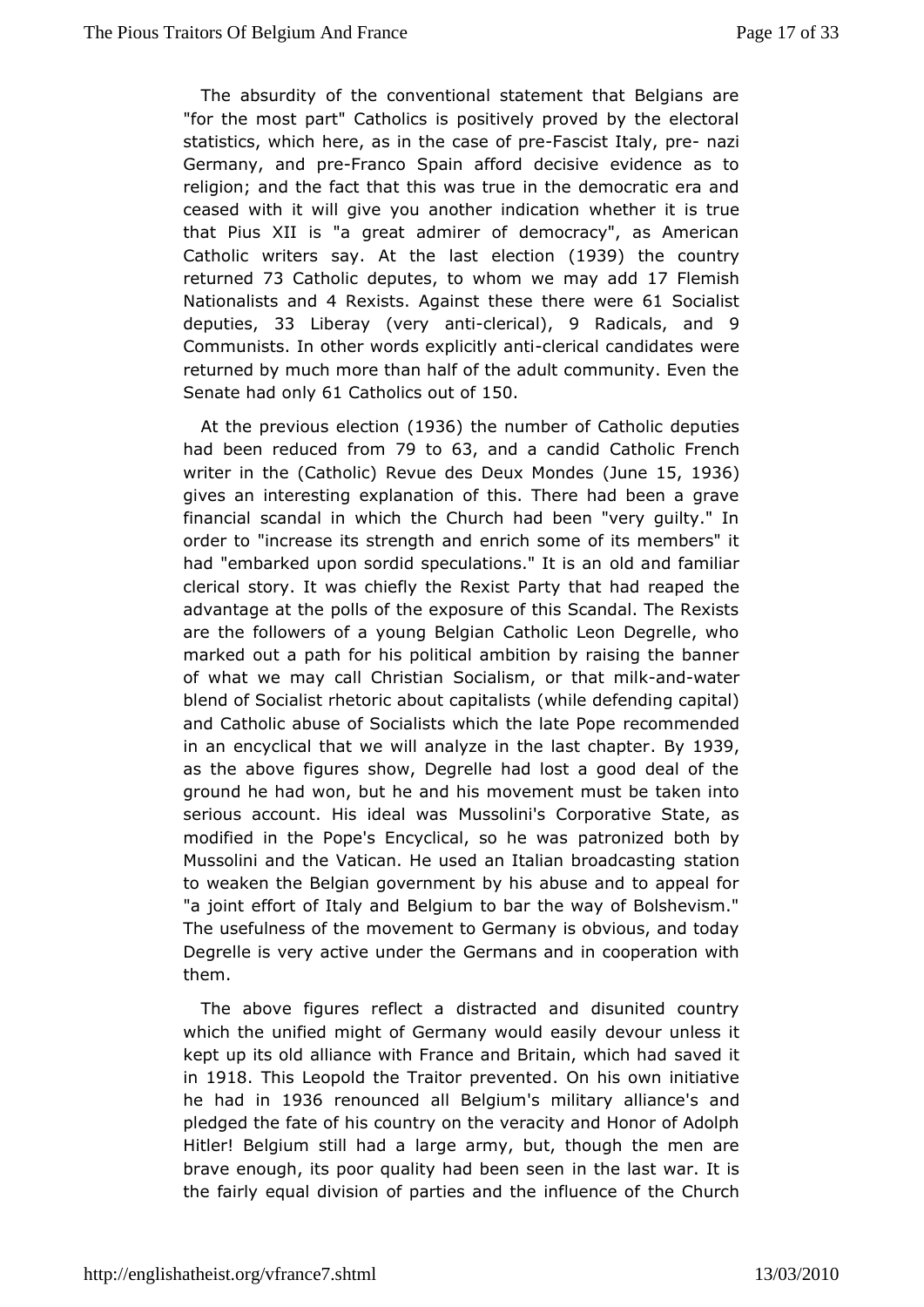that permitted a neurotic monarch of poor intelligence to as suchpower. The country had alternated for years between Lib and Catholic and by with the rise to power of the Socialists it ha Seen some unheadto havitions. Many Liberals, as usual, supported even the Church thægaimsted he threat of Socialism, but the Socialists themselves enutheique an almost feature of politicalnition coalition with the Catholics against the capitalists.

I remember discussing the 1m922t4 deuring a medniny ner on the Boulevard Michel in Paris with the Socialist leader De a group of French Freethinkers. Denis laughingly said that would make a weithal the devil if they could get anything out of it, I reminded him **pfotheerb**: He who sups with the devil needs a long spoon. Today Soctian is minis Belgium and the Church and the Rexists rule in the ruinGerum aler their master.

This is the true perspective in which onequheesstibon see the of the Belgian treachery. It would be well also for America investigate closely, if they can, the movement of their Cat ambassadorBaussels, Cudahy. It was stated in the British pres he visited Berlin an the in, then had a few days with Kennedy in London, before returnintop troaken earid afense of Leopold. There is little doubt that Rooseivnet betand Churchill to make it one of the terms of the final settlement that Lec shall beturned to his throne. No one has charged them with intention to seethte antights of the Socialists and Communists also are restored.

What arthe known facts about the great betrayal? After refusing until the last to canhiom this military chiefs to concert a plan of defense with the FBentch and perts, Leopold, when the invasion began, appealed to the mort or now p. We that neither French nor British armies were properly equipped meetthe mechanised German divisions, though the preparatior these had takenars, but, while there is a great deal of controversy about the campatge, cionvisction of some leading experts that even when the Germtahneuhgand tohrust the sea the position of the Belgian, French, and British arm Belgium was not hopeless. There is fair agreement that lac ability and energy in the higher command of each was as detrimental as the lack  $\theta$  and  $\theta$  and  $\theta$  and  $\theta$ . The most significant pact is that it was the conviche belogian to the binet that the situation was not hopeless.

We next have admetted fact that  $\mathcal{Q}\eta$ , Meaoypold without consulting his ministers, inethote meedgotiations with the Germans for a surrender. They at once calnods ead 4 on him, a.m. on the28th, while the troops slept and the Allies had no suspicion what Leopold was doing, he signed the betrayal c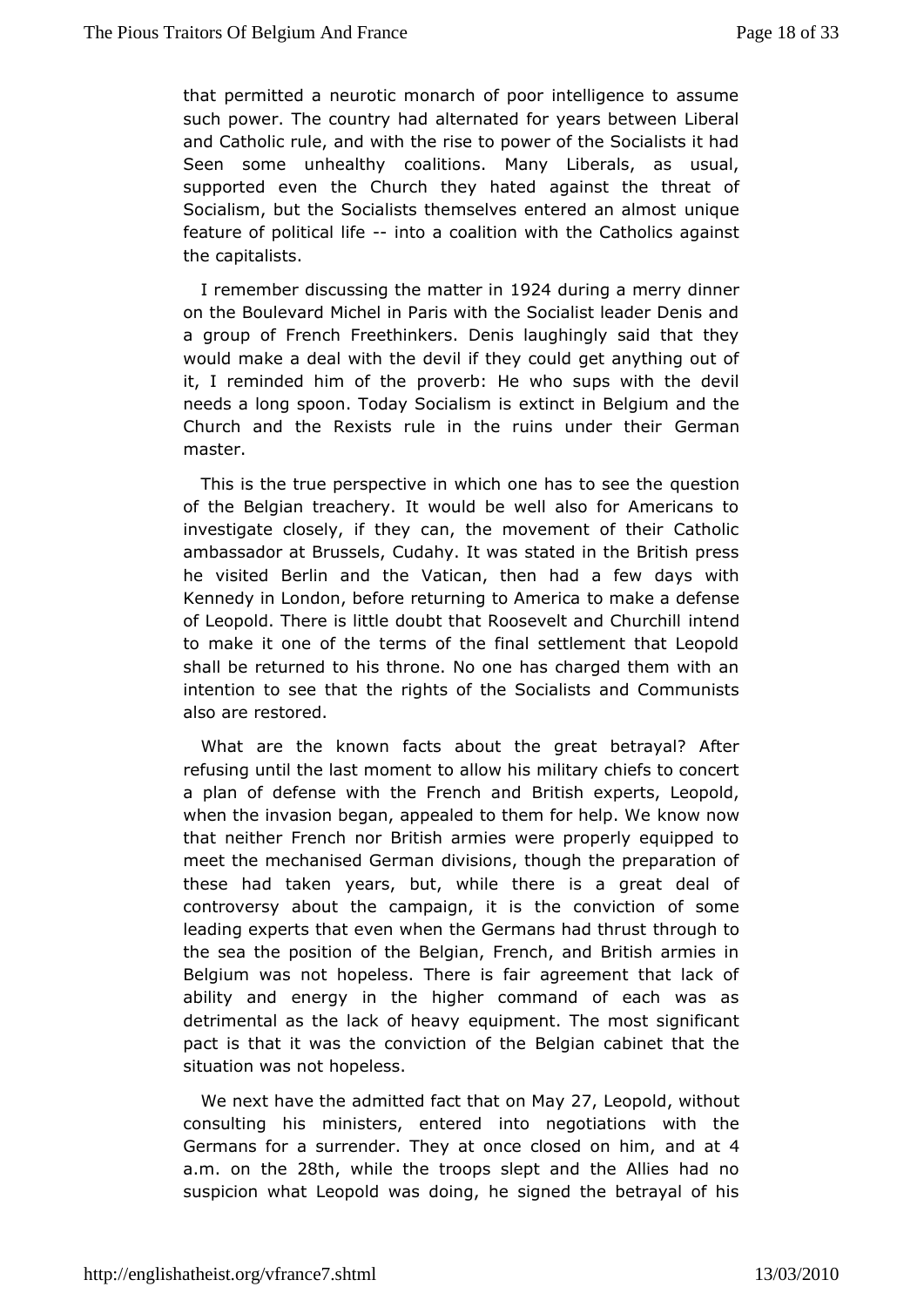army. It finsther a whend wn fact that the Belgian ministers, who were in France, aisstated ment on 3 othe to the effect that the King's act was illume open sathing than and fact the Belgian Constitution did not recogndisseum event cavaal valid unless it had also the signature of a admithmeds operation him.

The evil consequences of this act cannot bethexaggerated. T King's plea that further sacrifices, by his people were usel Frenchman ight retort in a famous line of the great tragediant Racine who, whenhamacter, excusing a fault, asks, "What else could they do?", replies out They ie." It is, however, not necessary here to discuss thattrebeopoydto his Allies and to Civilization was greater than hiBsebgeituranyallt of eft a large British army suddenly isolated and fanallyh weakened, men had to abandon all the equipment which Bit had taken months porepare and run in disorder for Dunkirk, where the liv of most of them swaewred by a memorable piece of heroism. Leopold nearly had to answee of our more British lives, for it was mainly the destruction of thethBartithiehh<del>a</del>dommye is inclined to say-sooldhe Germans; and he knew it. further consequences were even worse but will be considered Thetreachery confirmed the defeatists in high French milit quarters and leach to ven more disgraceful apostasy from the ideals of civilization.

Leopoladnd his Catholic Supporters in Belgium today, prote that he did send whoirsd ionttention to his Allies. He had sworn not to make a separate peaceeasd ban this point. It is undisputed that no such message reached and the French or the French or the French or the French or the French British. Reynaud, broadcasting on the same day and brand Leopold's act as one "without precedent in history", made clear. But intotsdisputed. The question we ask ourselves is no whether Leonold smeets a ge which the Germans intercepted but whether he was stupid enoughhat othey a would not be on the watch for any communication. The man is, like  $m_1$ European kings, of such poor intelligence that one would  $n_1$ surprised learn that he handed a message to the Germans who kindly promised to deBuvtethie.whole story is so improbable that we may prefer to think that clleer oppoold and visers recommended him to lie for the good of the Chbuerch. This would nearer the millionth than the first time in history.

But how shalle swite mate whether he is-theerley is, of course, no evidentoehavacted under clerical influence? A Catholic king has two separate og mosued bo bef: his ministers and bishops. We know that he did nofocomesulwhiche were hundreds of miles away. The latter were in Belgium, and was just the kind of issue on which they were apt to be cons His dilemmas whether conscience overruled his oath to observ the Constitution. It basthess of priests to solve such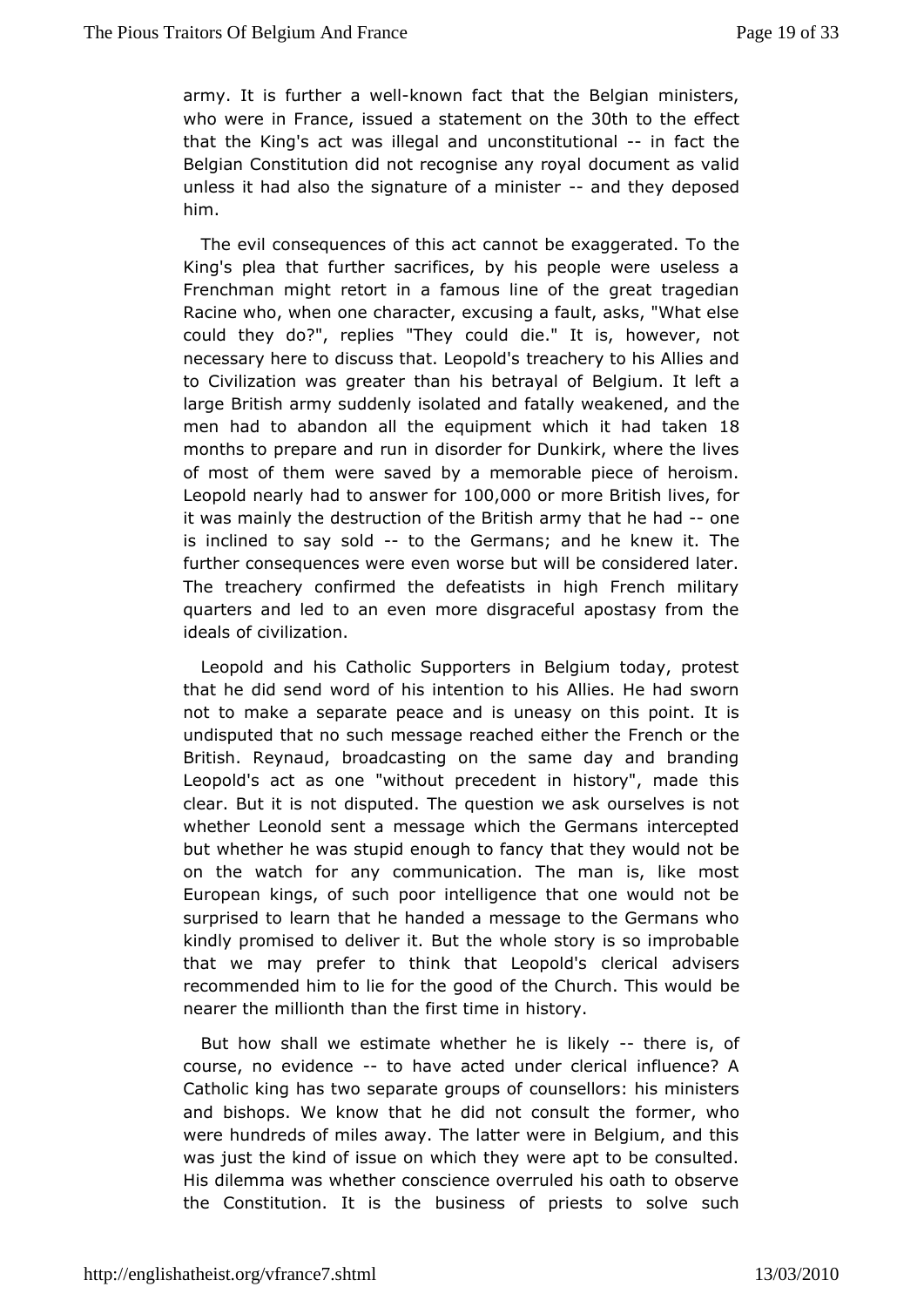problems in a Catholic Court. Onetootletheen dintshte king was the bead of the Belgian Church, Cardinal von Roey.  $\vdash$ pastoral that he ordered to be read in every church he endo  $Leopold's$  ( $\⊂>com and <sub>com</sub> from the same set.$  The telegram which the Pope sent him was hbee boent eay al and merely sympathised with him on the invasion of häsgacionusmitiyits right and wish" and trusted it would one day redependence: the least the Pope could do in face of a mord diraged

That the Osservatore, which could be repudiated a unauthorizwent further and charged the Germans with having opened "a pitiless ewateromfination conducted in defiance of the laws of war" does not impre watican Twhas at that date, as I will explain more fully later, tbyaing caino drive a with the Nazis and almost became bold, or at least less cow Itpublished British and Freemos imathe Osservatore (to the great finanpialit of that paper, as no other Italian paper wa allowed to do so), aFraction the press howled that the Pope was "the ally of the Jews, the Frtcheemele on the states, and the English Protestants." But it very quid-kd polon ablehis positio(New York TimMessy 18 and 21). Mussolini cracked his whip,and the Vatican obeyed. A week later the Rome correspondent of theempossatted British daily, the Manchester Guardia May 24), reported The National Socialist State has, it seems, been able to read an unders**tandica**nthwolling leaders." There had been an optromentispels min regard to the Church in Poland, Bohemifa, rethos good boy. At that date, as all theworld knows, the juggernauts of Germany were ploughing red furrows in the ofm Bestopisan and French fugitives. The flower of Hitler's trainchigvabrive wesein treating old women and riwamers with the brutality which I have described. The traitors and quislings were getting out swastikfaags. And the Pope, as I have already quoted, sent "personal affectitchne" German soldiers.

The larger question, what benefit theexPocepcet troight derive from a German victory in the west, must be postponed thefinal chapter, after we have considered what happened France. Belgium its day tholic, beggared, and dishonoured. It lives by making tanks and bwo.smebsAgfoorinst England and Russia and food for Germans who keep the inpleat while starves. Degrelle has reached his miserable ambition. Ha looked Moussolini instead of Hitler he at first thought it pruder fly. The Germeannse to an understanding with him, and he manages to accommodatse octebe litical teaching of the Pope's encyclical to the merciles osfet heliocidiathitary by the Germans. His paper Le Pays Riel urges Belggians to "forget quarrels" and piously endure their new slavery. His party i only onpeermitted in Freement and Belgium. Over the rest of it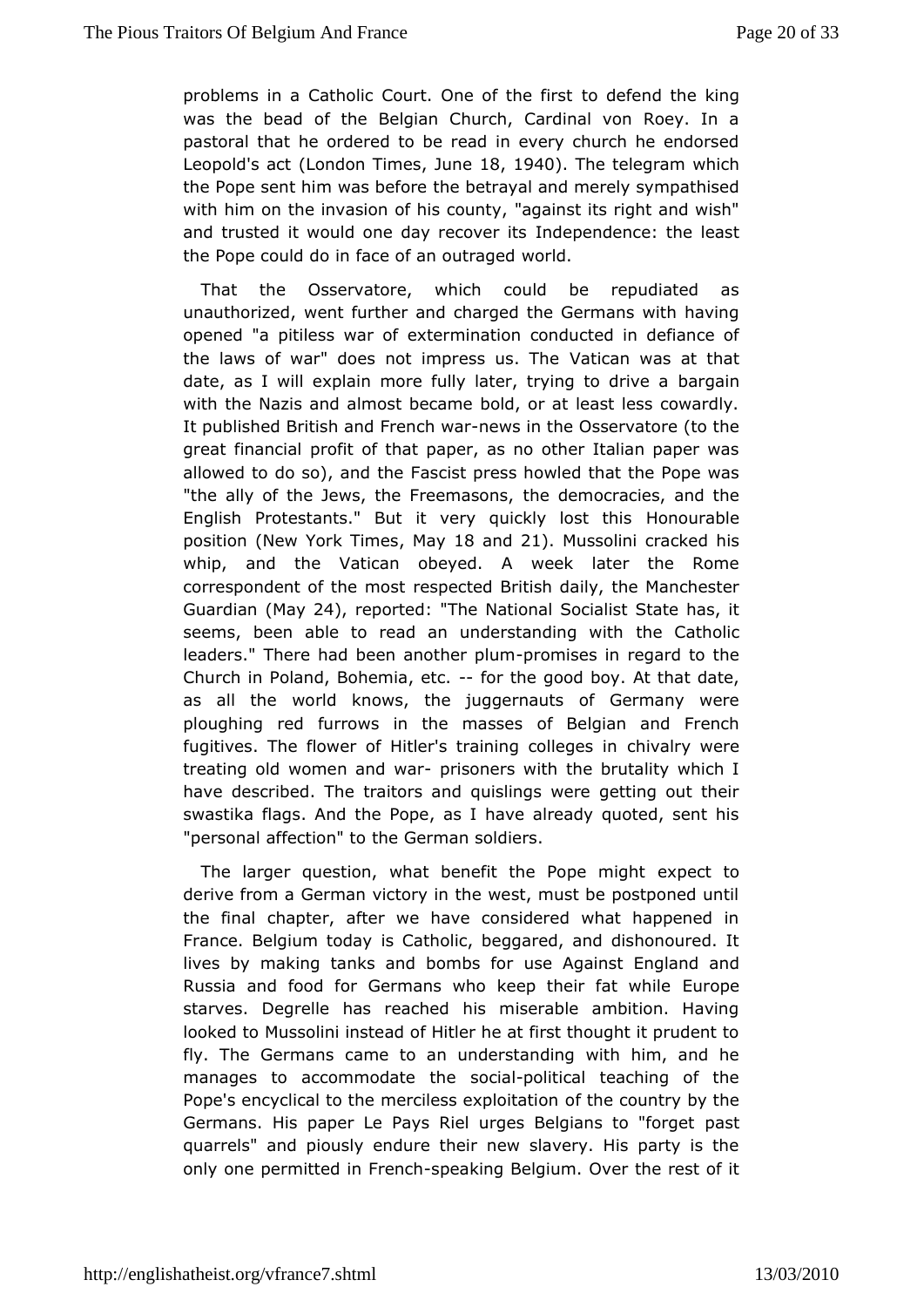the Black ternational and the Gestapo wield a benevolent control and there is slæbs stage than in any other conquered country.

## **ChapterIV**

### France Recovers Its Faith And Loses Its Honor

There is more pathetic chapter of recent history than the fa of proud France from arlites position as one of the leading powers of modern civilization.thle banad or almong nations of the world from the days of V1o9lta8iTehemoovement of intellectual emancipation which began in Voltaire, Rousseau Montesquieu and broadened into the period of the Encyclopae culminated thre Great Revolution that lit the world. French idealism had already enhkenndel rediutionary flame in America. Now its light awakened a fever foEm get ond in litraly, and Spain and transformed Latin America. In tehneibleng and reaction which followed the fall of Napoleon France still le revolutions 1880 1848 and 1870 are milestones in man laborious clbrabk to the height 90f

It again led the world in thesecount puteration of the state, and, while priests mournfully predictweed that atchiso degeneration, the nation fought with all itsseodds migour and when the test camed 4mA ften 919 every friend of France saw a change. Scandals multiplied, the old vitality was squander domestic puarrels, and when the test again came France, to the stupefaction of the pwomptly raised the yellow flag and bought peace with dishonour.

Is it maere coincidence that this period of 1c9e1g9emeration 1939 is the omeleyriod in modern French history in which you wil find a Catholic clagme of aeligious penival 91 proved that there were not mo6e00Ma00@enuine Catholics in a total populatio3n9,o0f00,0.00The only serious criticism. came from the distinguished French Prote Staat hat i Seoth cal a high and very impartial authority on religion, who hew reso te me that were in France at that date no 4,000,000,000 polemuiner as the French say practican holics he war di9141919 brought Alsacerainwith more than 000,000 atholics back to France. This very natural dehuaedlophmeenuthforeseen consequence of compelling the French government, which contemptuously ignored the Vatican and been heavily scolded for20 years nincreasing the power of the priests to a remarkab extent. The Isac Leorrainers wanted independence, not absorption in France, and the enrest of the provinces, fostered by the clergy, gave the Vaticanus womele of its opportunities: we will keeprAasacedocile for you if you will make concessions to the Church. As political security and eco prosperity e far more sacred things than either religion o irreligion the bargasitruwcats Alsace and Lorraine had brought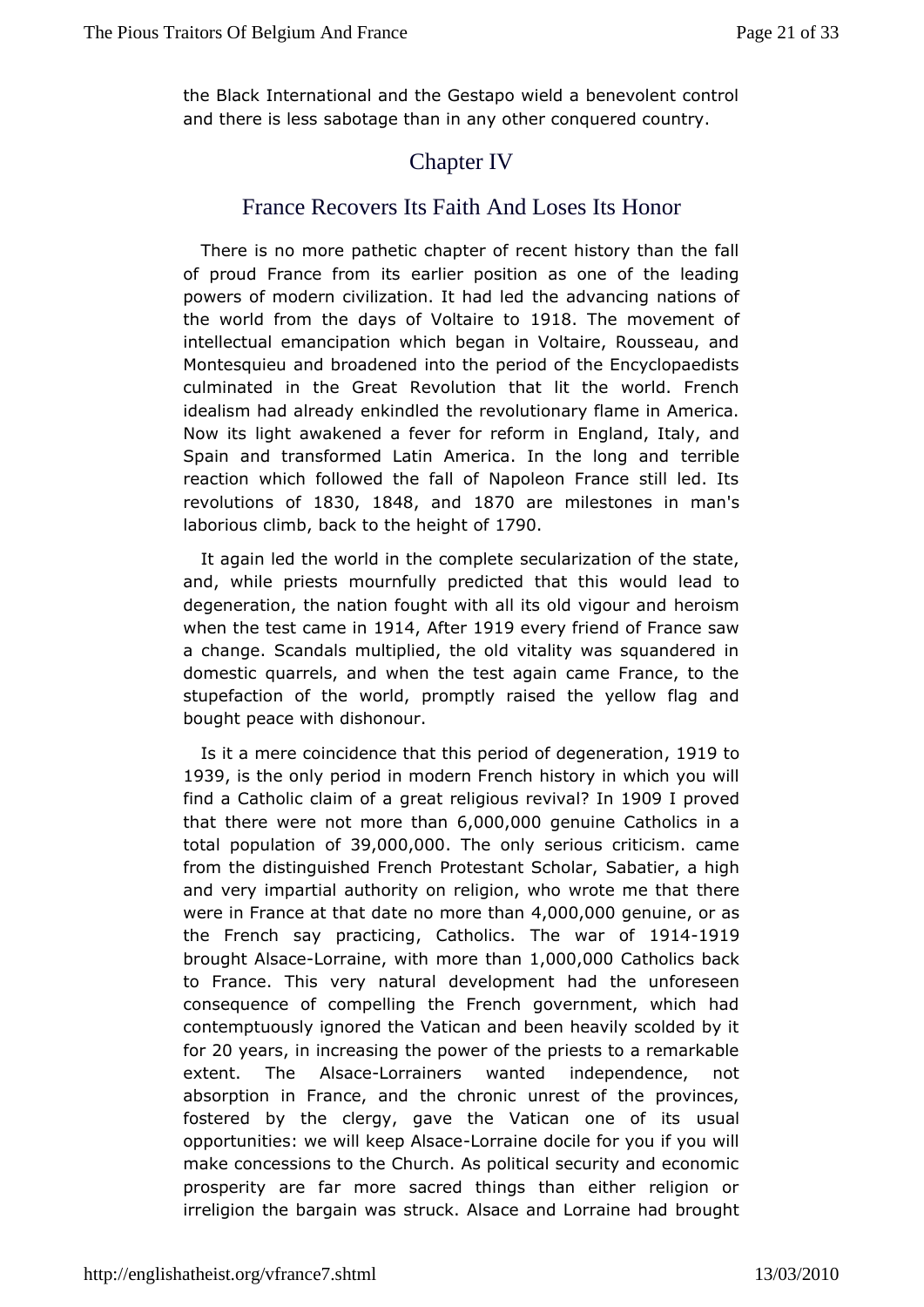great wealth to French capitalist beauther hand, they were the weak spot in the heel of Franthein Geomawhen, war of revenge opened.

From1880 to that time no Fpohidhcian had taken the Church into account. Catholic statesmen ane that unknown period as Catholic scientists, philosopher's, economists historians leading rank. Still in the period between the two  $w<sub>i</sub>$ every French statewsans an Freethinker, except the Protestant Walde $c$ Rkousseau, but even the kempot skal of them now showed an ostentatious respect of the Church.

I wasat Athens in 1922 when the news came that the Turks in Asia Minor had indhicttheed Greeks the worst defeat they have suffered in modern historythle wBarstiish Legation when the Greek Foreign Minister secretly broughtitthwasews concealed from the public for-faund days secretary, a friendf mine, told me that the minister assured them that it v with French htehlapt the Turks had made a sudden and overwhelming attack. When I repeateEdngtheantd the journalistic "experts" leered, and a few years later a Har professor whom I met assured me that, though he had hims suspected it, into wabselieved in America. But as usual the truth came out and may be read open interty the Catholic Teeling. The Vatican did not want the Greek constroamete and as they easily could have-doneed been a few days wiet arlaielrarge Greek army within a day's march of Constantinople which then noTurkish troopbsecause that would enormously increase the power of the GC bekch in the East.

This is one of a hundred instances of "tohfe Joewsernment and Freemasons," as Rome had called the French governmen fortyyears, cooperating most respectfully with the Vatican. 1925 I attended the eethought Congress at Paris. The government frowned on it and it was luate to Bault the canonisation of Joan of Arc brought out phoelitfine in hing and officials in crowds to attend the gorgeous ceremonies. theblunders of the eatineg Cathood boperating statesmen of 19191924 the Radical's under Herriot got power and tried to recall the ambassador from aticean. The Church got the deputies from Alsalcoerraine to rebel, avnedaltthey Catholics, and even the peasants with fat stockings, hemid nibe and the ignublic funds and defeated a government which really represented majority of the nation. So the truckling to the Vatican continu

TheCzechs, as I have earlier explained, defied the Vatican expelled its NuRnocmoe turned to France, the alliance with which was vital to CzSeloohvoakia, athe Czechs had to yield. In return the Pope, to the scandal of gloesed Vatholniscus ed the Cathorloiyalist body in France, on the gote-uenochtetoliat it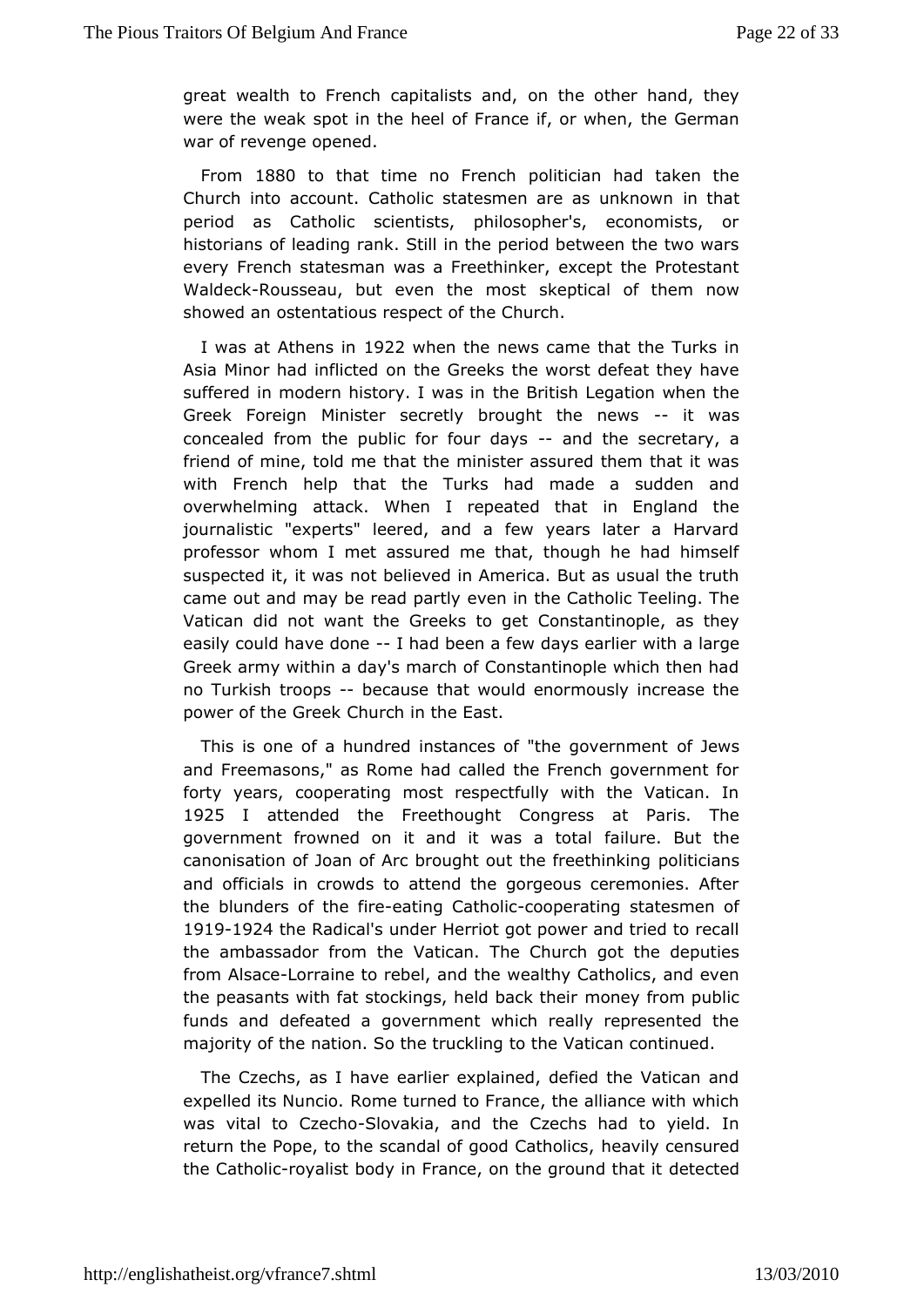heresy in the leaders, and seemed to relieve the Fren governmentone of its embarrassments.

I have in these booklets so soeavredrehysetoall matters referring to the period 19326 to hat I must runrithe of giving the reader an inadequate impression. He should under thatthe worldagedy of today is far more surely the culmination of the miserabistory of Europe find the 1936 than it is a consequences of the Confelers ailles to which so many attribute it, and in no case is this inclue handen betthermance. Free French writers have called the appallin  $\gamma$ gichynduct of the group "the Revenge of the Dreyfusards." The affaire Dreyfus generalforgotten the attempt of Catholic military men and politicians in the emasty to make a scapegoat of an innocent Jew, foiled by Zola aand -iOtahteholic politic-iaboust it is profoundly true that what is haupmocenciunggied France today is the revenge of Catholic generals and heponiatmice aons, in the Church and with the aid of the German bandits, on the andthe entire modern regime of life which have kept them obscurity and impotenmere than half a century.

The preparation for that revengee covers ethied from 1919beginning with the prestige which the Cartchcollic generals Petain, and Weygand had won in the last war and the annexation of Alsacleorraine. Lorraine brought to French capitalists and bankers, one ofgrtehætest ipore beds in the world and to French bishops a very substantial ment. So these brother's in arms based the whole policth of cFy ante on the security of the country, the "sacred union" of all Frenchm cessation of attacks on the Church), and close alliance wit Vatican.

Since the French press was in those years no more dispose free than the American and British to tell the truth about R the Frenche ople never realized that 33 from ward the Papacy was in close walthant beir deadly enemy across the Rhine, the man who had sworn timamppilmet Floance in the mud and to reduce Britain to the status of tao intitle eisland Atlantic. The same planting of Catholics in high military qu and in the diplomatic and civil service is taking place in the Empire-see the Catholic Who's Who as in France. It might b useful if some American were to make a corresponding inquiry on this side.

But, as I salthough the most important material for judging the question of the Insteam rational and the great French betrayal is found in the prewar det helpopmust there be dismissed briefly. Let us say that the country was terr enfeebled and its attention diverted by the passionate quarr half a dozewhal parties, or of men ambitious to lead parties their own. The scandabsidnlife which occasionally occurred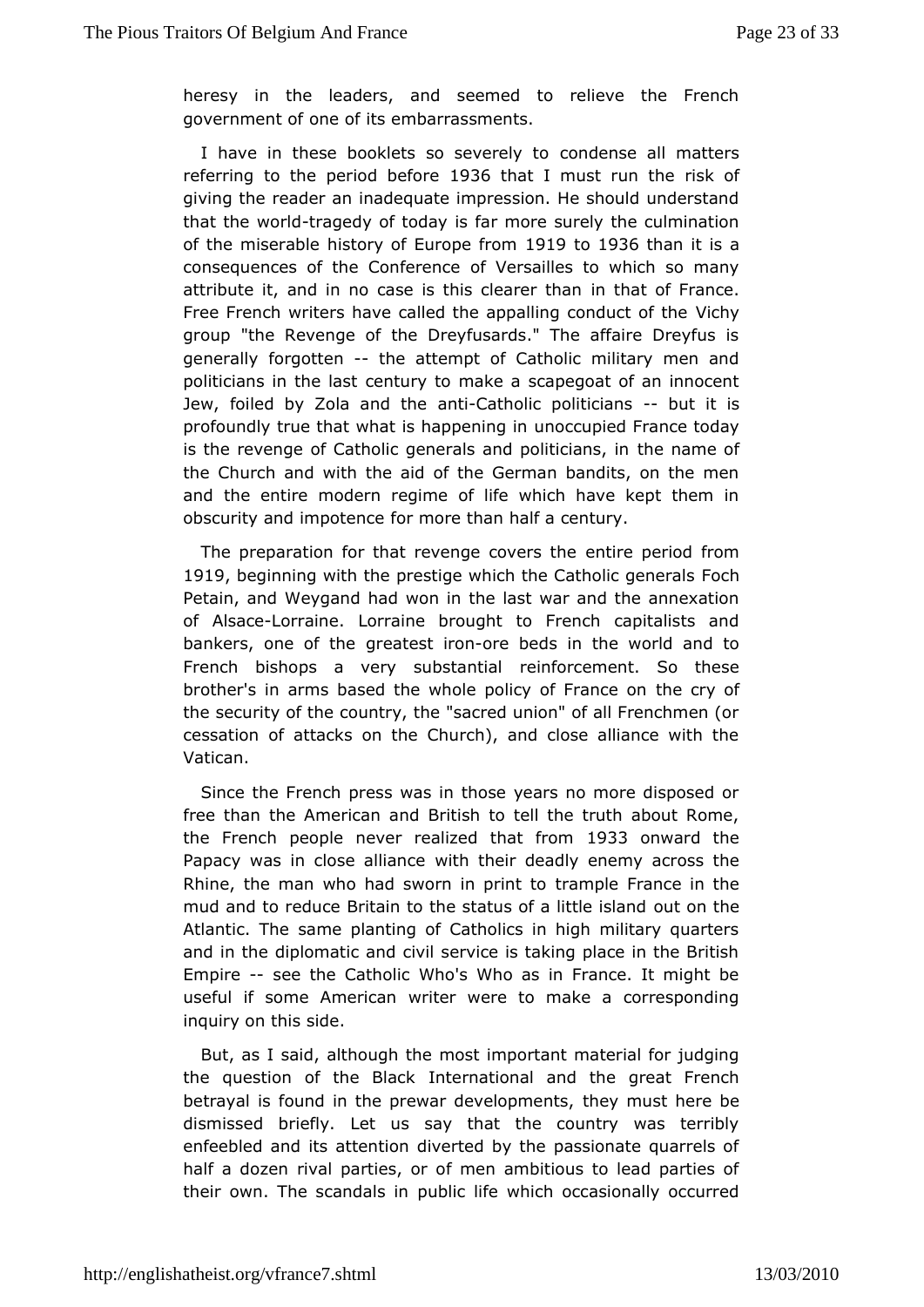reveal no worse corruption American but they are more fiercely discussed. It was the dissipathion of fiefolwces counted. Even the sound progressive body of the people was in virtue of the old jibes about Socialism and liberty and personal mbition's of politicians, into Rad BooadisaliRs asdical and Socialikes.d the appalling description to BBFrance in "like one in deadly siitckneeishser moves nor speaks on the threshold of an agon $\psi$ "in etc. Maxence's Histoire de dexans 19271937 (1938).

Two parties chpied fyted by the confusion, the Communists and the Catholic Royali Ctosm mTuhreists made their usual mistake of encouraging pacifism beampaiut satist the cystem was not worth fighting for" and of saying theotntheer Church no needed watching. One wonders what they say in their ruin misertoday.

CatholRcoyalism, which is the French form of Fascism, gre andbecame bolder every year. Teeling is quite wrong when claims that developments in France show that the Church had regained considerable bourto uhmissi, acceptance of-tat world of  $330,000,000$  of stead of ab $\Delta 50$ ,000,000 atholics shows that he has made no study of this mealtsteew.helmeashown that the estimates of French Catholic writers ovt erried from five millions, and that the best of them and the Catholic Denis Gv (resident in France) regard the latter figure as very excessi we split tchile ference and  $7,550,000$ , 00 $(0)$ n a total population of 42,000,000 e see theatking into account the inclusion of the Catholics of Alsacaeine, therebeas no growth of the Church sin1©e19It is in power ailmonweirtue ofinitisiques and its high military members, that the position of the Ch improved; and it is just in this respect that we look for its inf in thbetrayal of the country.

A small library has already been wmittiteary conthepse of France. When we allow for the folly of the uledrench, who never submit to sufficient taxation to provide an army equi like that Germany, in trusting to the Maginot Line and leavi their northern froportal etrically open and their very inferior equipment we still have, eaxspermtoss tadmit, a very serious situation to explain, The successiveRebyInuanudoersalled some of them "unbelievable faults" in - the an Cabamb beer discussed here. Shirer sums up all criticisms in the phrase: " did nofight." He means, of course, not with its old fire perseverance, and White inty he explains that this was due to Communist pacifism in the radne keating the amongst the higher officers we do not quite follow him. When Chaommunists relatively small minority, and any Communist soldier who wav wouldget short shrift.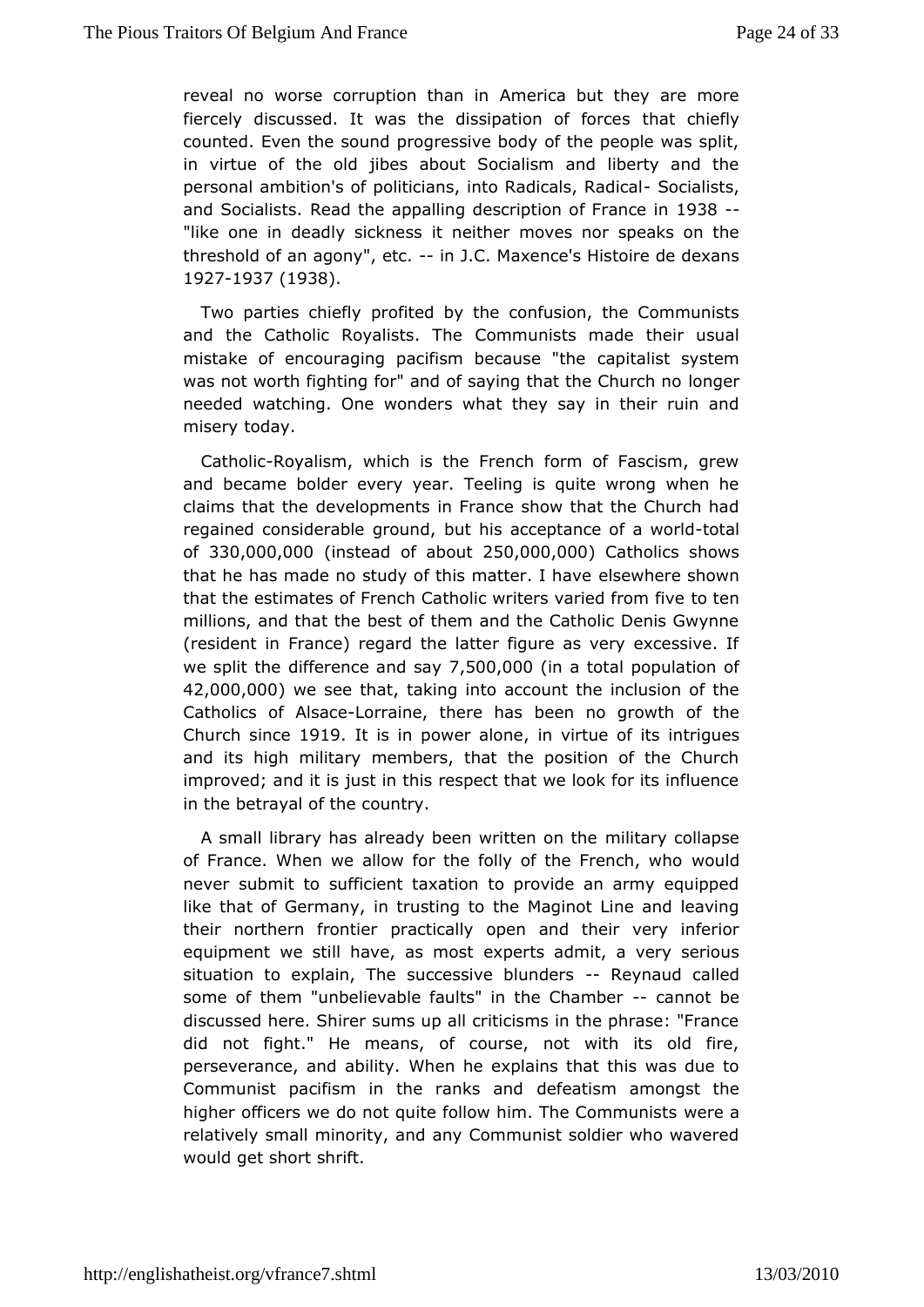On the fact that there was something wrong in the high command and that, specifically, Wegand and Petain shov deplorable weaknessde anad tism the majority of impartial experts are agreed. As these swohlobiseers veoldict that a continuation of the war was hopeless the Frentach government to rely, and the bunch of admirals, generals, and politicians onceemerged to support them are Catholics, as the immedia result of their asspuonwieng by betraying the country was an intensification of the powCerrund ht, hand as Blum, Reynaud, Daladier, and nearly allC talt bon south as men were opposed to surrender, we very decidedly have spece sregf Church influence. Only the Vatican and Catholic Brazint tries like Portugal, Spain, and Eire fully endorsed the surrender and se theVichy group of traitors today.

It is, in fact, only because ahd Bemitin and Press dare not, for fear of their Catholic censors, questionaisé the Church influence or inquire into the significance of the ri power of a Catholic group for the 6 f in westatism teh at h many are surpriaedhe suggestion.

Let us examine what happened. At the own the al phase, Weygand, whose feeble appeals to the troops sufficiently show he wassomething of a defeatist from the start, completely faile his strategy the dGermans were rushing toward Paris, Reynaud for some obscure reason wedkntown Catholic defeatists, Baudoxiin and Prouvost, into the cawbein sthall What alle presently will suggest that this was due to the intrigues of and other CathoAlics w days latene10) Italy delivered what Roose called "the stab in the back," and French morale fell still lo@werth @ 2th Weygand reported that resistance was hopeless. Reynaud appealed frammters ad by foor help and Churchill, agreeing with him that the nstachist awtectry, consented to relieve France of its agreement not to see separate peace. Reynaud and the majority of the cabinet want continue ther, but "the will to fight had departed from Marshall Petain and GeMeryadand, and their example was contagious." On the 6th Reynaud resigamed the President asked Petain, "who responded with alacrity," to form maegolyventhenent Vichy group of t**at a**ynce the senile Maxagreso**tBa4)** asked an armistice fatuously explaining to the Germans that tl settlement would bbet"wasen soldiers" who respected each other. Daladier, Delbos, Mandelofande oo hoerministers took ship from Bordeaux to Africa, intendting twarcarry on from there, as the elementary dictates of French Honor, when dilutewdith piety, required.

They were arrested and returned to ribonnece. a Retain signed what he incredibly called "hard but Hoamodurable" terms he and his gang moved to Vichy and began to spit epithets a one poweGreat Britain, that seemed to be left to face alone t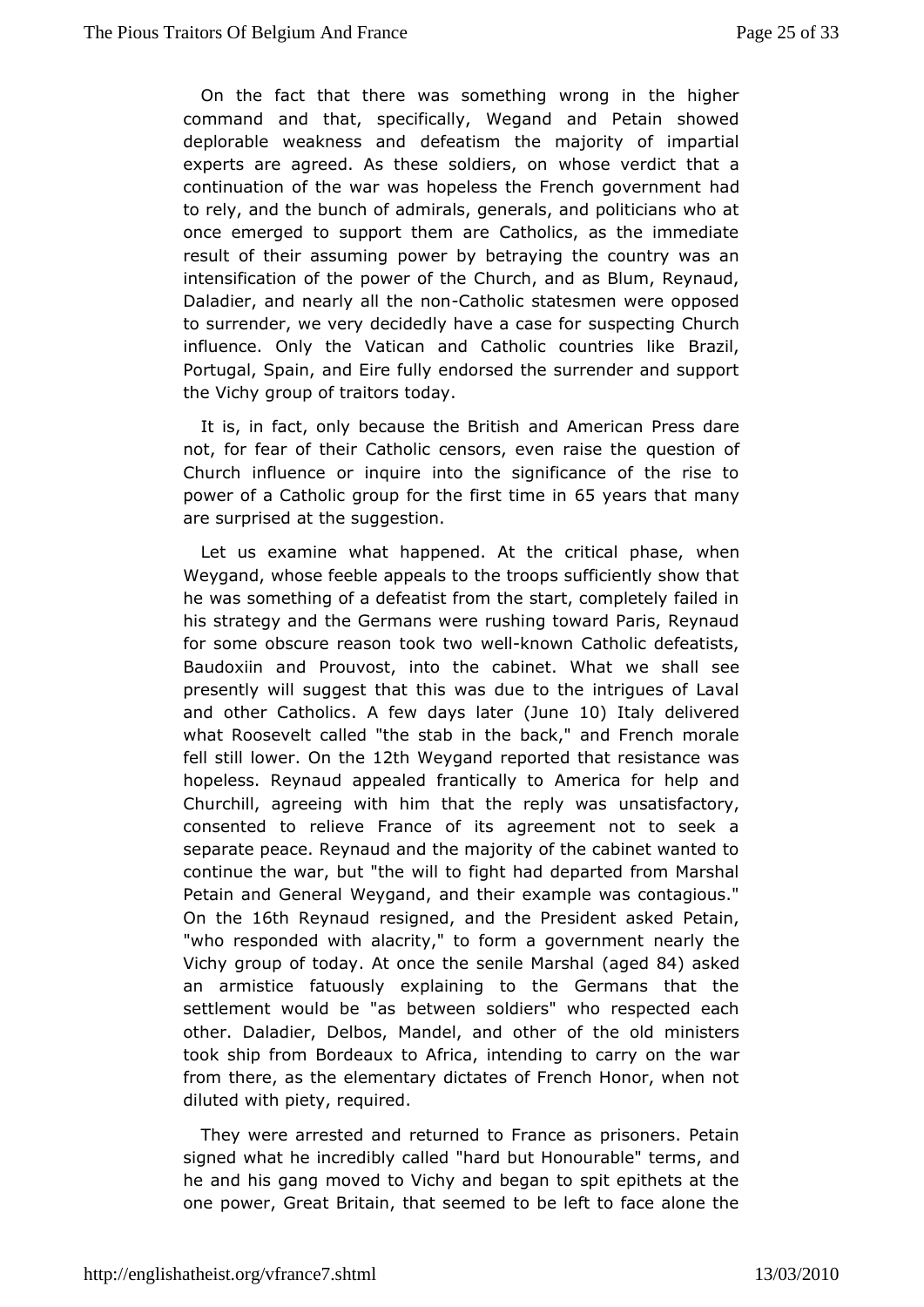appalling mig@tepmany reinforced by all the resources, except the fleet, of France oahdrson aquered lands.

That is the summary, condensed, of everimt to in the the we most important and most impartial annual survey of contempo history, the Annual Register. But I have reserved for special one part tohfe narrative. The thoughtful reader will, of cours want to know how Petmaain, (as subsequent development's show) no more fitted for statesman steath than  $z$  for  $q$  v, came to be chosen for the supreme position and his bunch Catholic friends were waiting for his call. If I suggested that cruciallevelopment was due to the intrigues of Catholics I sho be accused prodiudiced imagination, but that is just what the Annual Regissttætres.

Laval a docile Catholic in good order at the Vatican an thorough defeatist, was, it says, "the most responsible for F politics tahtis juncture," When the government transferred to Bordeaux he went the the a And nual says, intrigued with all his energy to get "peace at an Repniacued, not a man of sufficient personality to meet so terribalesailend sbsy and rumours of an entanglement of an unpleasant character, was down. Petain, on the other hind, was flattered to his teeth persuaded Lawal (who hoped to rule France through him) that he was called by God Fitoassase President Lebrun and Herriot were dissuaded from shifting the topo Neornth meAnftrica and conducting the war from there, and Mandeloth Dearlsadier, and had to fly secretly to carry out the plan. Laval was taken Petaings oup and became, when the members of the Senate an  $Chamber$  (Congress's) theorted ives out of exist  $\&R$  by votes 1800 and made Petain dicture Portemier.

In giving a summary above of indications Chuamchincreasing influence in France I postponed Onon beumise the 35 the Papad rgan, the Osservatore Romano (quoted in Keesing) recall with joy that fof in the firm et Onyears a French emainsteur was visiting the Polpies saing his ring. He wore the insignia of the Order of Pius IX, which badowed nupon him by Pill's XI. He presented several sumptuously boQuanton own och of piety to the Pope, who gave his daughter a gold and coral r suchas a Catholic maid would treasure for life.

The Tim  $é$  suneteral other papers referred to the facts as another admirable symptom (like boolung soon in the Vatican) of the wise reconciliation of the pinsitual and powers.

The devout pilgrim was Pierre Laval, who pomus entered friendship with the Secretary of State, Cardinal Pacelli. La now saniversally loathed that our papers will not even ment that he is a Catholic, less recall his Papal decorations and his close Vatican conneatieolmi, a year or two later, returned the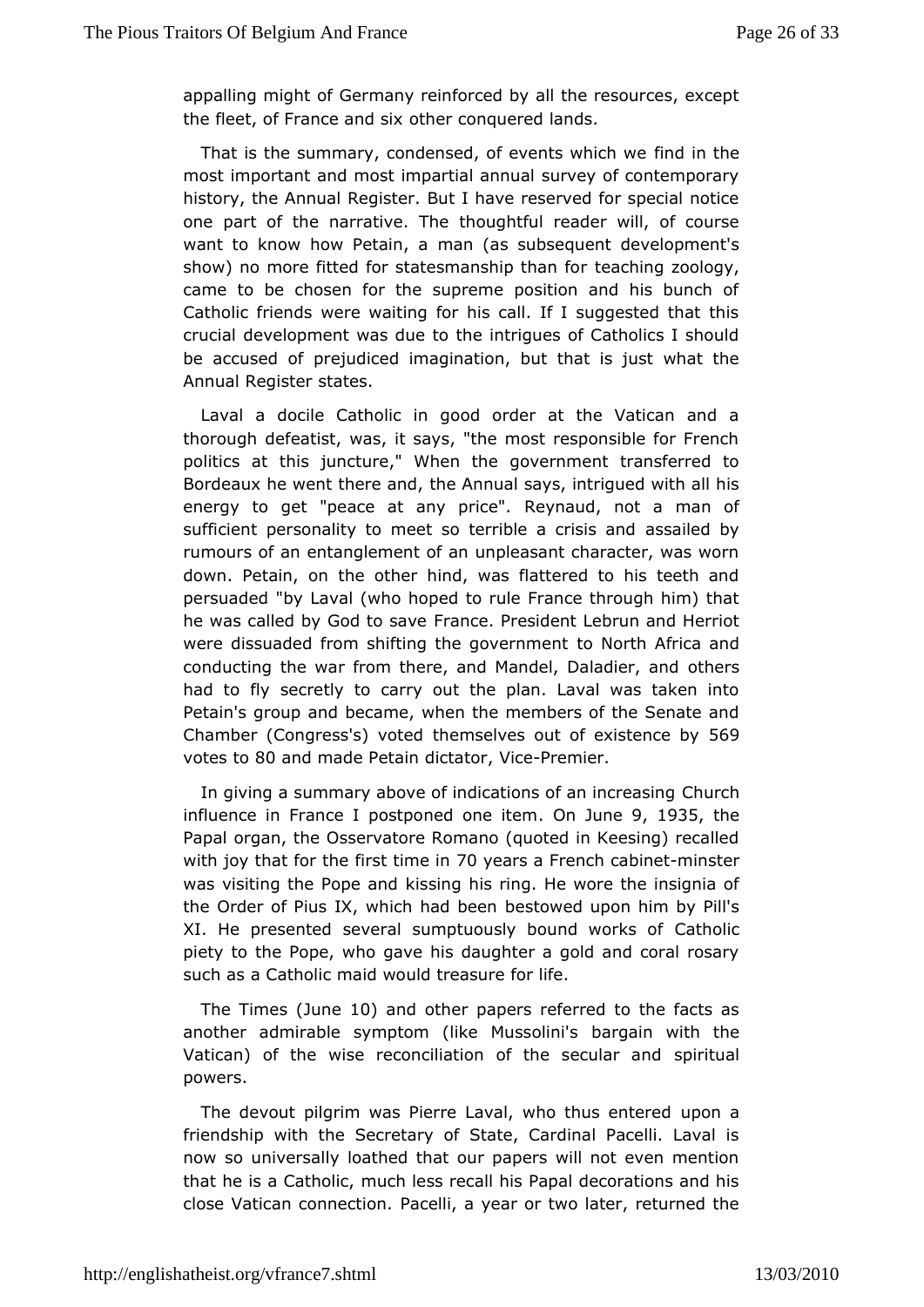visit. He was the first Pactual blee  $\sigma$  a be eived in Paris since 1814 and he was very royally. A enode ia te difinellowing New Year's Day there was a fresh Papal decoration for Laval, an even for the freethinking Prime Minister.

any readers still heebsoitate the share of the Black International in the betrayal of Franceident what happened. The French hierarchy at once at the surrender ord their people to support Petain.

The Pope, who mediated in the wsiehtle an wints ent Petain a personal message and a letter poin Fimegn on the intempes that the new situation made possible "a reawakening of the  $\epsilon$ nation." The Osservatore surpassed itself, hailing

"the dawan no ew radiant day not only for France but for Europ world" (Catheorlaid dulyt  $2$ .

As all the world which was n**bas Cash ounder the lash** of the Gestapo considered the new day one Fortando phonour for and of evil augury for the world Cardinal Hinsley, head of Church Britain, was compelled to ask what the Great Neutral meant by this. The atriweals, explained, was not authorized. Even under Hinsley's nose, in Hiesra Conthologiubilation at the Catholic victory broke out. A wratert batdist heat all in the soul of France, purified and glors fullefollering heronic look out once more upon Europe with a clear Christian purp Next week Hinsley had to explain to an outraged England that was noatuthorized. but the paper continued (see editorial Octo 11, etc) to rejoic meore discreetly, that the action of France had promoted the plan of a Clasthoalnid had inaugurated "a big and vital movement." Could anythinnigrbat off ethe Church inspire such glorification of cowardice aand Btiteshhery in paper?

Then the senile wreck, too dense or too **pis**us to sense dishonour, began to set up the New Order in France. For the (ifexaggerated) cry of "Liberty, Equality, Fraternity" that had roused twerld and was now blotted but as a blasphemy Petai mumbled his new ogy, "Work, Family, Country." Religion first. The beetles, male or weardaled back to the schools and institutions from which they had bewenthbangmes and profit, for50 years the text tooks were rewritten under ePretainal's supervision surely a unique spectacle all noatholic teacher(sn a country with fillion noantholics 7 to million Catholicswere expelled or turned into hypocrites. This development went so far Gheatmalmes had to make Petain modify it to prevent riots. Women were ths ball black in Ages, and favour, even ordinary justice, shown only to par withat least three children. And the good workers were to meekly organized dinetheof the Papal encyclical which I will analyse in the next chapter emapor loby to the educated in that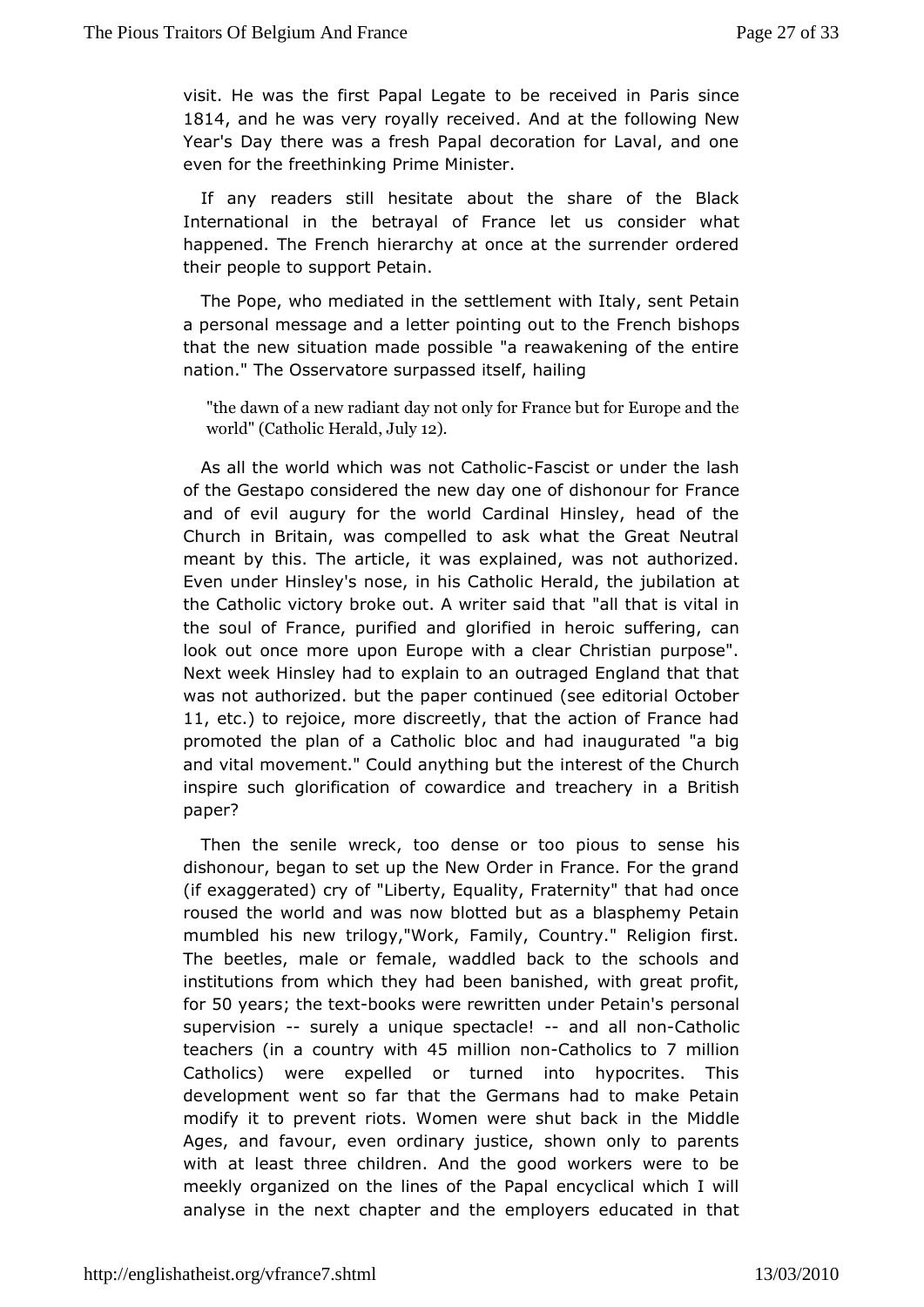beautiful Catholic spirit of paternal theirdline elpstess employees which had, of course, been seen everywhere until modern atheism and the urban industrial conditions which be arose in the neteenth century. French bankers and capitalists who are now falling acheother and fighting truculently to get fat jobs under the Ge-raman sifract, now making fortunes by making armaments for use against Britain manded Rassia the old fool and his priests but encouraged him. No more Soc or Communism in France.

I do not care to enlarge further on othe spreatame ation that has been betrayed into misery and shame stby a few ridden leaders, but the consequences to the few nations remained vilized were appalling. Soon afterwards I watched fr  $my$  bedroownindow, finales away, the most precious square mile of the city of Londom, is with its tareasures as well as its vast stores, dissolve in flames, almadefrol meektshe poor maimed folk who had left their dead in the homes is of their It goes on. As I write Vichy is deliberating whether to put its (contrary to the most solemn pledges) and its vast African  $e_{\perp}$ at theisposal of Germany for the final destruction of civilizati Europe. A Phad pa Pacelli continues to bless Vichy.

The one man in the miserawheosque osume and Honor is not smothered by his piety, is dismissed and information .ere. France will-yme ext year, I venture to riben agas make in the wind the defiant tricolor that spells out its old tri "Liberty, Equality, Fraternity," and prove to the dead traitor theipriests that it has lost neither its Honor nor its vigour.

### Chapter V

# THE AMAZING FOLLY OF THE CATHOLIC BLOC

Whatgain did the Black International think it would derive  $f_1$ the German conquite sBelgium and France? I have already established two points. First, palains im and every chapter of these booklets, no human consindoerbitoioung of secular ruin and the "earthly" suffering-of millowends to stand the way of the clerical ambition. We have seen it from Spa Abyssiniar, om Brazil to Vienna. The pretext is that men's "immortal" interests outwethgehse "temporal" disasters: the fact is that the protection or the convew profand wealth of the Black International comes first. Secondopmthere is doubt that the Vatican was warned in advance of the conque Belgium and France and the intervention of Italy. Ribbentrop received Raotme, with much enthusiasm, the day before he was t join Hitler and Musstschiei Brenner for the final endorsement of the plan of the conqueWe sotf. theis absurd to ask us to believe that Hitler was deeply conceanend madent sutcoh secure a friendly understanding of which he had not the least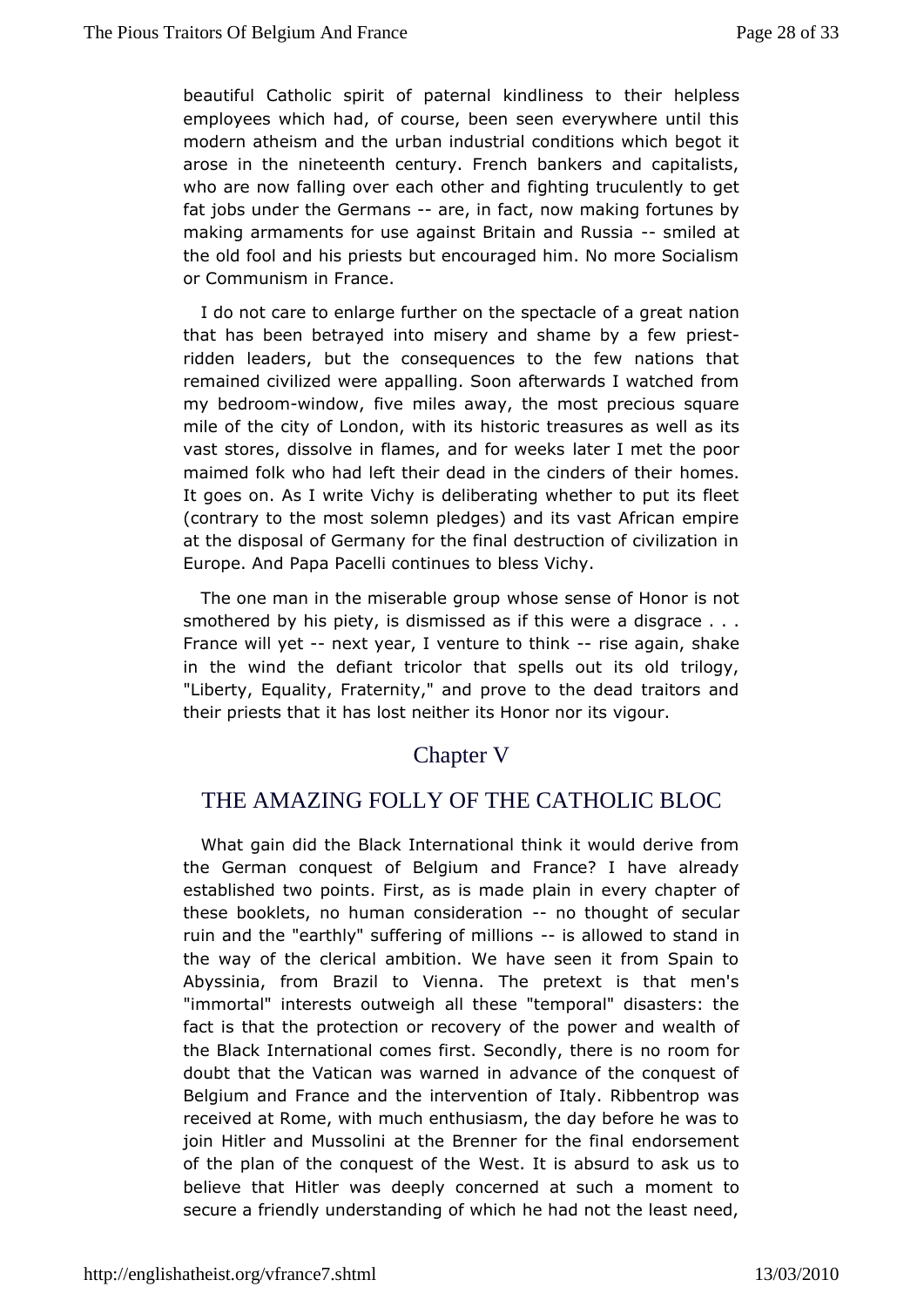with the Pope about Church affairs in Poland and Bohemia. It moreabsurd to suggest that he wanted an assurance of the loy of the GermCaantholics, which was never in doubt whatever crim (not against the Chuitbehr) committed. The Annual Register says that "according to VaticaRhibsboeuntorops" had told the Pope in April that the German troops would ube ian Paris in London in August.

The immediate gain of the **Church** sis Socialism and Communism were just as dangerous to it France as and in Spain, Austria, Germany, and South America, and a Ger conquesof the West automatically involved the complete destruction of them. It seneemsust as certain that the Vatican was promised, or foresaw, the weeizur France by Petain, Weygand, Laval, and Darlan and diffice setting clerical state. Think of the situation, as I have described it 1875French Catholics had not only never had power in France had not had a ssingtless man until the black Laval wormed and bribed his way in. Now, in approhiound thumiliation and misery, priests govern the men who gover price ante. The power never matters to the Papacy.

But a further very impain awas that the transformation of France into a Catholic state provainde dm as new map ortant unit for the Pope's plan of a blocleotrulse aid lube League -- of Catholic powers. As far as I can trace, this idea of the was born in the spring or early 1994 mp bric bfsuggests further evidethce the knew of the coming degradation of Belgium and France. Slova khat was a added, as a Catholic state, to Italy, Spain, and PortugabulTdh ta a Poephad no illusion about the value, osncaalewoorfdSlovSapkiaan, and Portugal or the condition of Italy; and the usefulness of Spanis American Republics in a League with -European ant democratic coun taises of still more doubtful value. The United States, that exasperating dtehmab csreancty so much money to Rome but compelled its Catholics to a pount for sead of deas of the faith, might have something to sfayst Farsance, a power, was a different proposition.

These Catholic states wereonstructed on the lines of the Papal encyclical of the estandragesimo Anno. The title the title of an encyclical consistwo of words first the Latin text-- means "In the fortieth year" and is a matinidication follows up the "great" encyclical (Rerum Novarum) publishe Leo XII h1891 You may know how the preess dapplauded that encyclical and am to an apologists still quote it with pride.

It went to the eolutionary length of- smay three last decade of the nineteenth centunayt! a worker must have "a living wage"; though the Pope, when a Booklegd ubory parelate who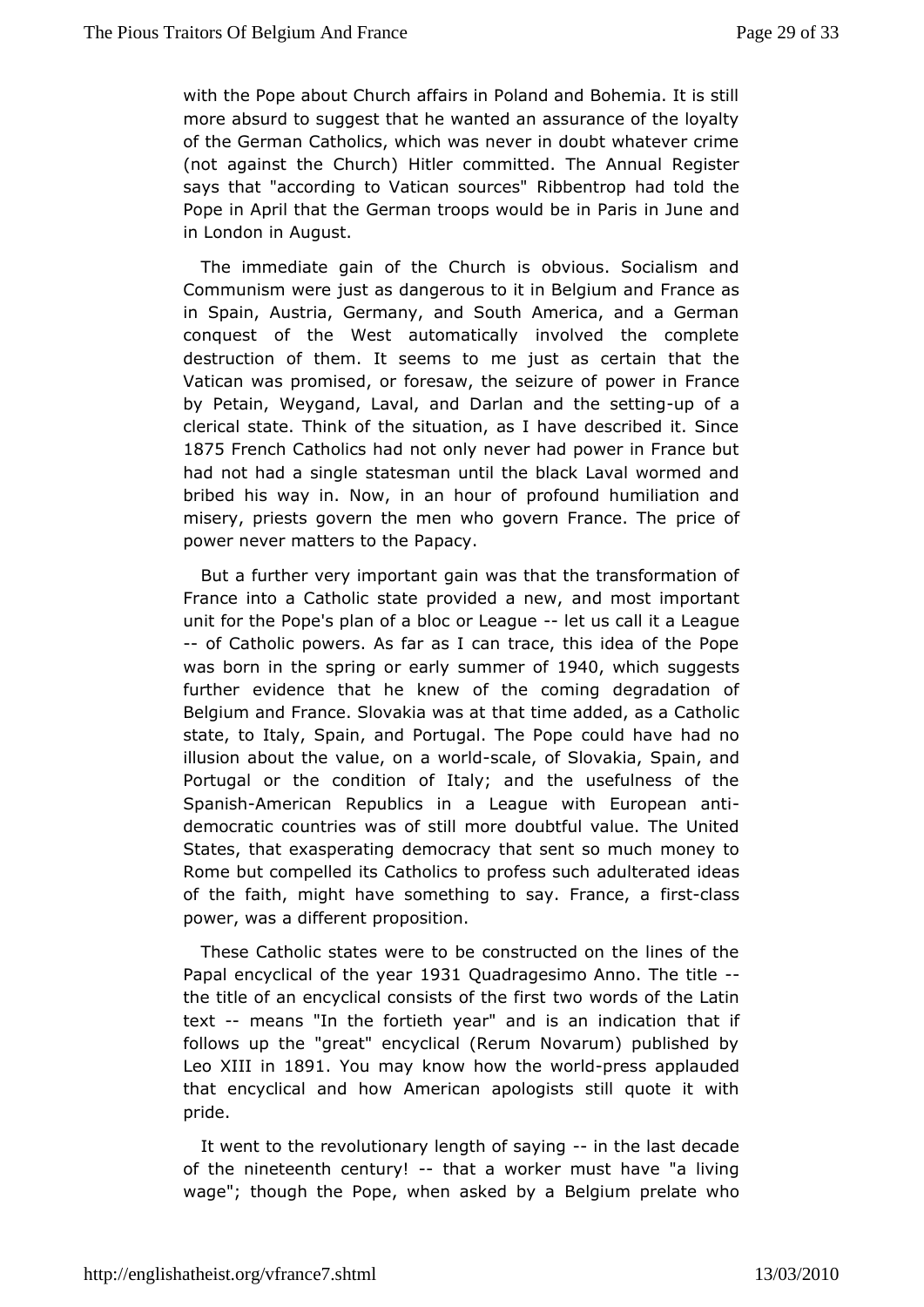was pressed by Socialists, declined to say waget is a living Pace, who was firmly in the Secretariat 1981, Stead ensby to havehought that it was a good basis to build upon. I do r suggest that he wirottheough to do so required no knowledge of economics. It is a very loanopblaind document, mainly composed of the familiar solemn cleriab but lattibudes wickedness and folly of the world and the deeper wisdom whic Church is ready to impart upon all questions if men will only I

You may reflect that you never heard of this important pronouncement and wouddreizkde it. Unless you read Latin of the modern Italian type I fear beua wiel troot o so. Though it is intended for the whole world it desawdrihetenguiangea, so the Vatican meant each national branch of the Church to a translation of it. I have heard -o G omhyant wax nd French. In Britain eatst, no translation was published, and there is onl booklet on it (PPioupse XI and Social Reconstant Bubout hoich is a paraphrase intendedetal its crudities. I can learn of no American translation. Stranges, ay put may is the supreme effort of Pacelli and Pius XI on qauevsetriyonviatabl the document on which these new Catholic states expressly b themselves.

It is not really strange. It is a manual of Catholic Fasc blending features of Mussolini's Corporative State, the med guilds, awdird Vatican conceptions of modern life. Althoug Vichy France, Porsugat, Kia, etc., appeal to it as their inspiration it says little **abbut caheform** of the state but clearly assumes that it will be a Tchictantaoinshipoint is its solution of the larger problem, which is vobersyinse montle. The the workers to have unions is, the Pope is gracious enough t legitimate. But must not be democratic and independent. T must be "directembe." employers also must have associations you see the relation to Mudsessa-linain'sd in case of a difference of opinion representatives ofmtwhst the bodies in Christian amity and come to an agreement. It reminds us o British industrial experiment of Witney Councils, which had a beendiscovered to be useless before Plus XI, or Pacel recommended the idoeragarsal and profound. The Pope does not say whether the workerssmotoyheers are to have the marginal superiority or how, in case the eye as example at a marginal equal be reached. Such a deadlock, he supposes, cannot arise wher sides are Catholics. They then see everything in the light o justice.

But there are incidental passages which made it all the n inadvisable to translate this gem of Papal wisdom for the wo of Amerid at for instance, would they say to this:

"The workers, sinnceepredyssing all that feeling of hatred and envy which agitators in tShterusgoogdiealso cunningly exploit, will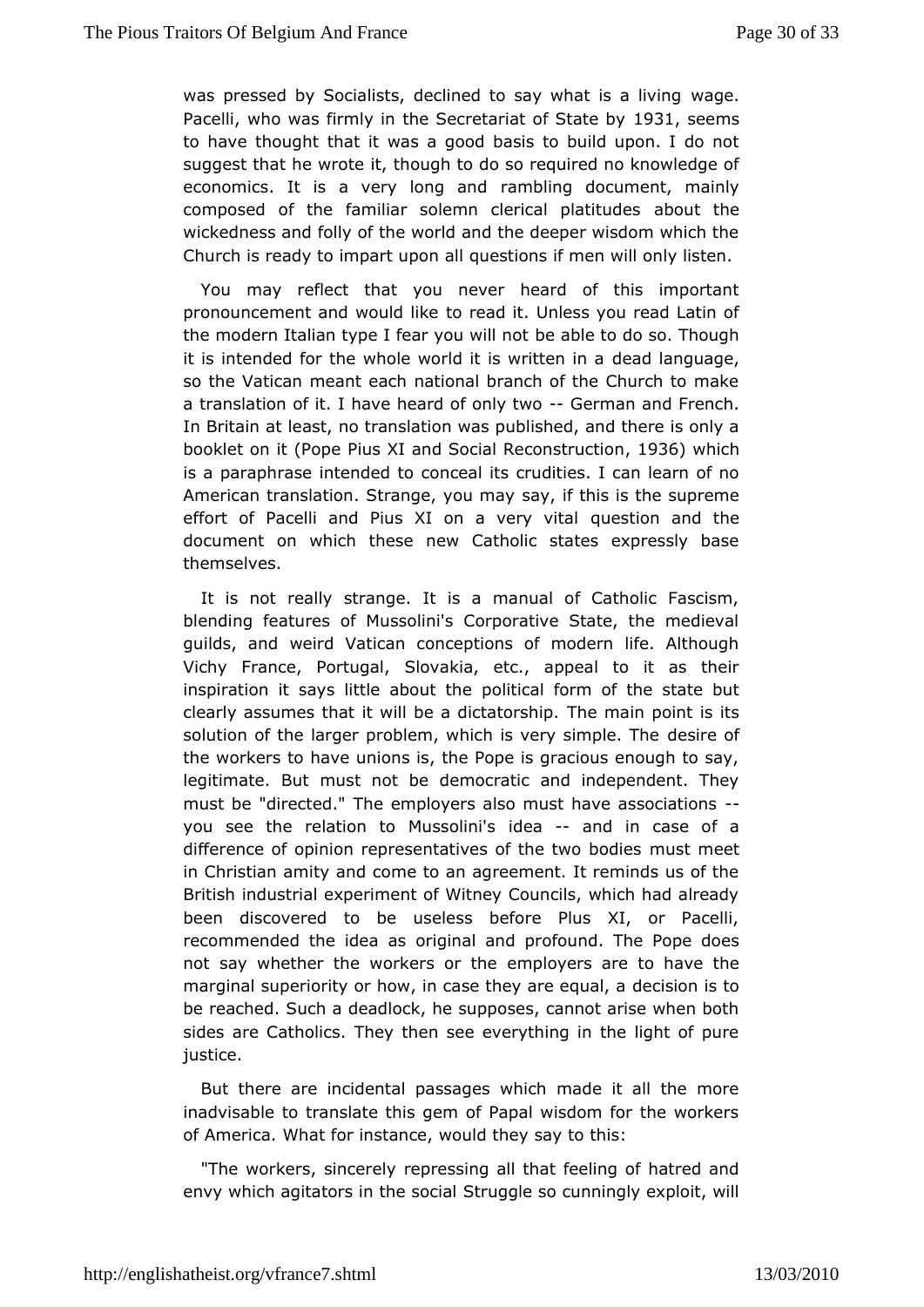not only submit to but highly pose eimonthe human society to which Divine Providence has as(spig1nCe4d Frheebmurg edition).

It is exactly the kind of language which the bishops of Church of England addressed to the workers a century an quarter ago wthey were agitating for the right to form unions. The worker who sees the mathim be pools, the rich banquets, the spacious and luxurious homess nofthtehes orie hen must, when he returns to his dingy and uncomfortable home, repi that wicked feeling of envy and thank Divine Providence for him th $\frac{1}{2}$ 15or\$20a week job do otherwise leads to Socialism and the Pope settle's sablequestion whether the Vatican no longer condemns Socialism. "Neams(p. 90) het an be a good Catholic and a good socialist," The caprreiets ot sledtid not even British workers see that. As to Communism, it is "impiou wicked", not simply, as the Pope is now represented as sa natural virtubet condemned only because it has not a Catholic basis (in reality, a Caphrodisdly or boss). There is to be no restriction on a man's power ftcortmonalete baut the rich must be generous to the poor. At the same timmed the ry iberal American doctrine of "free competition" is wrong. This is sup tobe a wise Catholic middle position between the two extreme contemporairfy e: a wonderful example of that famous "wisdom o the Vatican".

It obviously did not suit the American hierarchy to let t American public the had wtheir Church condemned unrestricted individualism and free compethieidone by under Petain, like the sleek p-rrivelsetr of Slovakia, the toluinctual benut who protects privilege in Brazil, and the scheming Dr. Salaza Portugal found it a useful doctrine. It is, as I said, Muss Corporatisteate modified. You may choose to think that these innocent folk at the dlatincoath realize that Mussolini's scheme was mainly devised for the pwaap-oste dofring both the industrialists and the workers undercometrodle sopfottice State. In any case the Pope puts the Church above the state blandly claims that it is "the supreme authority even in the economicatters." That also would hardly suit America, but o Petain would not biltinck aiifmed to be the supreme authority even in sanitary matters andhapdont.valgeue idea that he could, on the lines of the Papal ency the agreatalyze industries which by their urbanisation and stimulation of the  $\vert$ had certainly promoted the growth of freethought. France was be mainaw pricultural once more, because peasants are less qui witted amacht-iclerical, and in such industries as were permitte the ascendancCy a bifolics would be secured, not merely by the control of Church and State but bow wages to all men who were not married or had not atcheladstenthree long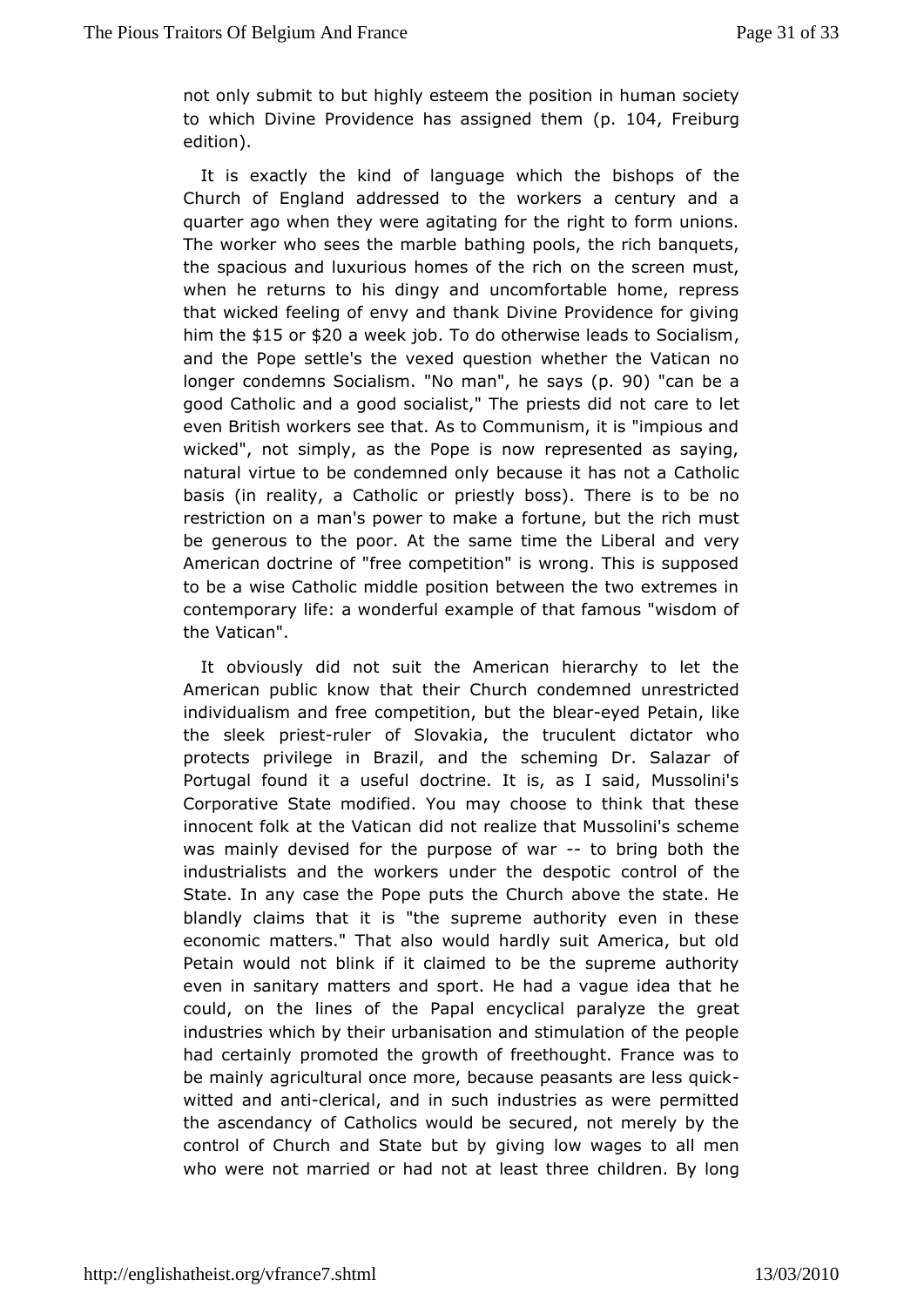tradition, parents of three or more childremalmno Etance were always Catholics.

One would not say that the Germans mamaste thave by roared with laughter. The old fool would serve the immed purposand their patronage of him and his insipid ideas could put on their cseddetat the Vatican, which was expected to give further help in the Empian and the East. As I write the Germans seem to be about to dismicisso Phetaciountry cottage or home for the aged. The truth about him is brea through the Catholic censorship. A series of articles in the I Tribune the summer 10941 by the distinguished French dramatist Henri Beprus rtetion red the Petain clerical legend. He proves that the "great soldident" e awtaist ain the wait 4of 1918 and wanted to abandon the Englishe alleinensands. His coreligionist Foch had to silence him. It appears even the never was a great soldier and "the hero of Verdun." It was priests whanufactured his reputation.

As I said, for seventy years the p mo ad adlisdinguished representative either in statesmanship, josophy, cor history, so in the miserable prewar period., when the concentrated on pushing into power political creatures like literariournalists and soldiers: men who know nothing outsident their special fieladise aenadsy prey to the clerical sharp.

Just about the time of the ssfur Paniche even the German papers began to discus's with respect to athiodlea of a League. Whether they or the Pope started it I cannot ascerta it became an important item in their new program of friend understanding with athean. Catholic papers in England and Eire, in Portugal, Spain Am<sup>8</sup> paincias, hand Hungand, I suppose. in the United- $S$ eagtærs to refthe $\alpha$  tglory and joy of the new vision that lit the Papal mind. Twhoeugdreat League cross the seas and bring in the republics of South Amer "Spaniard&fanco's newspapers said, "are the only ones entitl to look after Spamismica." Britain and America were saving Spain from famine and colliaps press dwas telling President Roosevelt that "his tutorship is lumsstoeladitet a Nazi threat to the United States from Latin America there was to Catholic Fascist threat; and the main body of American Cath stillpraised Petain, Salazar, Franco, and De Valera. Germ. hinted that this was not aller Pope's eyes began to brighten at the prospect of Germany conqBalkmagnsthænd destroying for him the ancient Greek, Russian, Serb Oath oad nock "other Churches which had defied the Papacy for more than a thou yearsThis mighty League, pivoting on Italy, need not fear Hi even if he hadhwsonictory and then faced the Vatican without a mask.